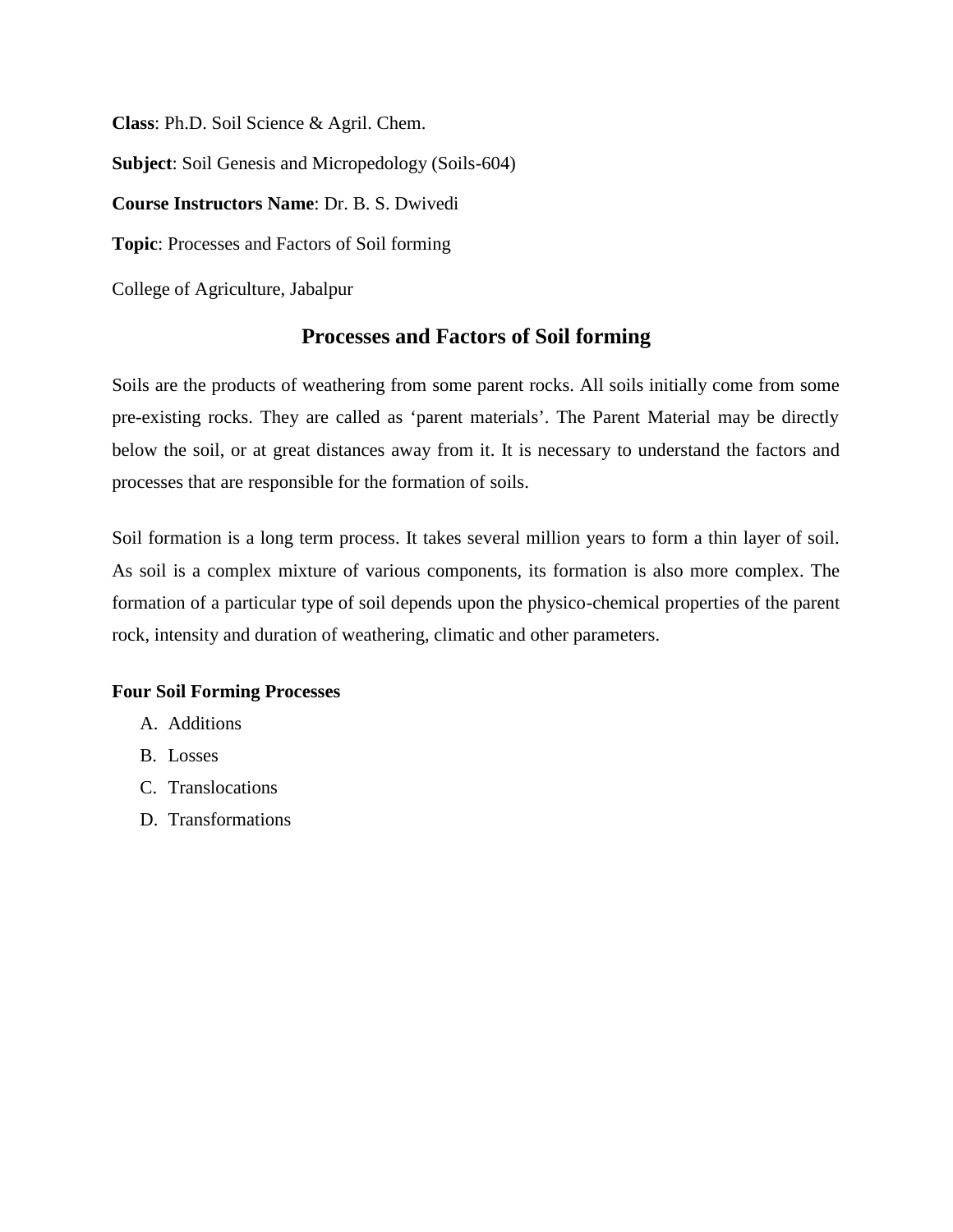

A. **Additions:** Materials added to the soil, such as decomposing vegetation and organisms (organic matter--OM), or new mineral materials deposited by wind or water.



**B. Losses:** Through the movement of wind or water, or uptake by plants, soil particles (sand, silt, clay, and OM) or chemical compounds can be eroded, leached, or harvested from the soil, altering the chemical and physical makeup of the soil.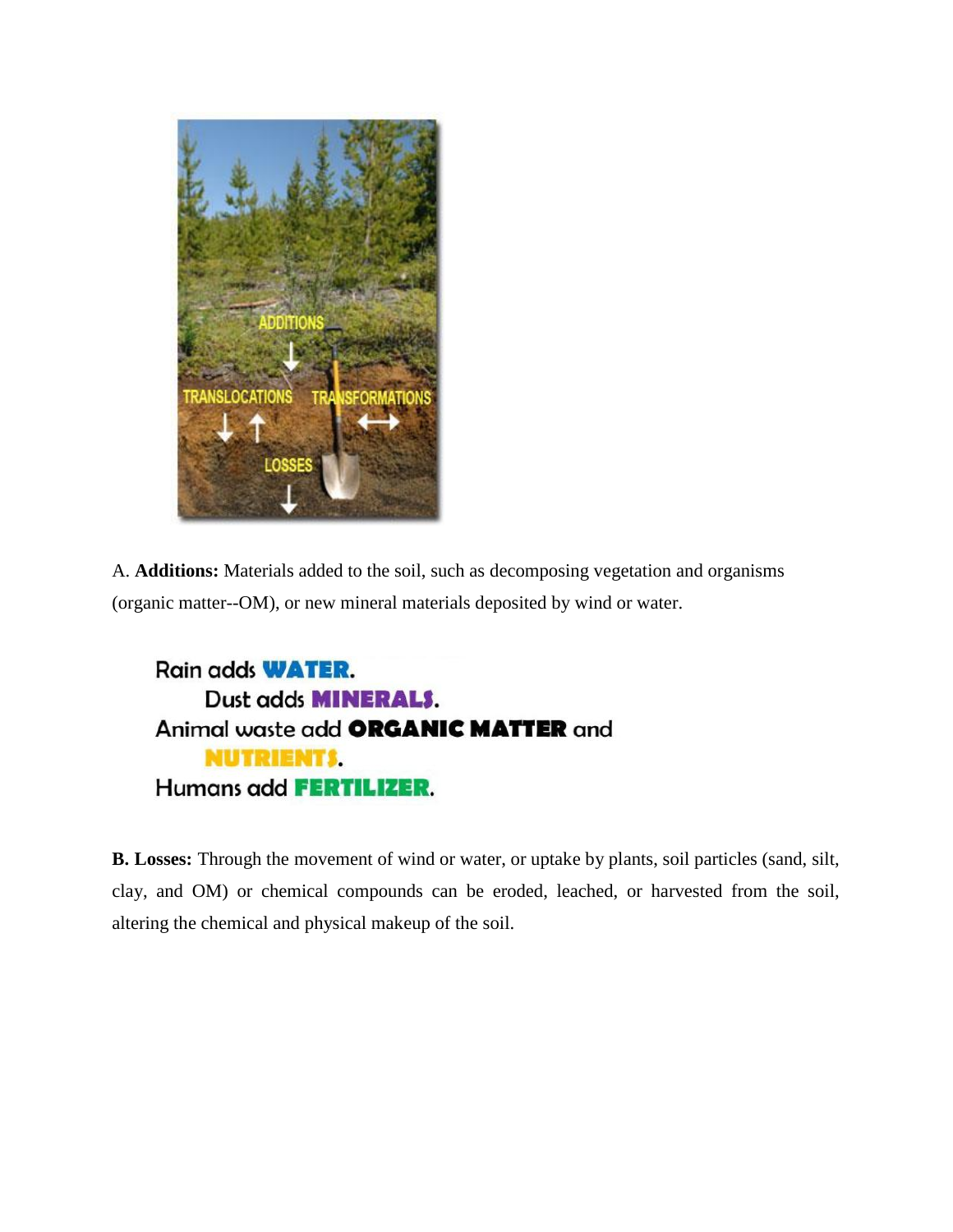**WATER** evaporates into the air. Soil particles **WASH AWAY** in storms. **ORGANIC MATTER** may compose into carbon dioxide. **NUTRIENTS and MINERALS leach into** groundwater or are taken up by plants.

C. **Transformations:** The chemical weathering of sand and formation of clay minerals, transformation of coarse OM into decay resistant organic compounds (humus).

Dead leaves decompose into **HUMUS**. Hard rock **WEATHER**\$ into soft clay Oxygen **REACTI** with iron, "rusting" the soil into a reddish color.

D. **Translocations:** Movement of soil constituents (organic or mineral) within the profile and/or between horizons. Over time, this process is one of the more visibly noticeable as alterations in color, texture, and structure become apparent.

**GRAVITY** pull **WATER** down from top to bottom. **EVAPORATING WATER draws minerals up** from bottom to top **ORGANISMS** carry materials every direction.

The fundamental processes are accumulation of humus or decayed organic material, eluviation, illuviation and horizonation. Humification is the process of decomposition of organic matter and synthesis of new organic substances. Soil genesis is associated with the origin and development of the biosphere. In a specific situation, viz. under forest in a temperate climatic zone, there is accumulation of undecomposed as well as hunk-fled organic matter. The soil humus is dispersed to a certain extent throughout the solum. Eluviation is the mobilization and translocation of certain constituents, viz. clay,  $Fe<sub>2</sub>O<sub>3</sub>$ , Al<sub>2</sub>O<sub>3</sub>, SiO<sub>2</sub>, humus, CaCO<sub>3</sub>, other salts, etc.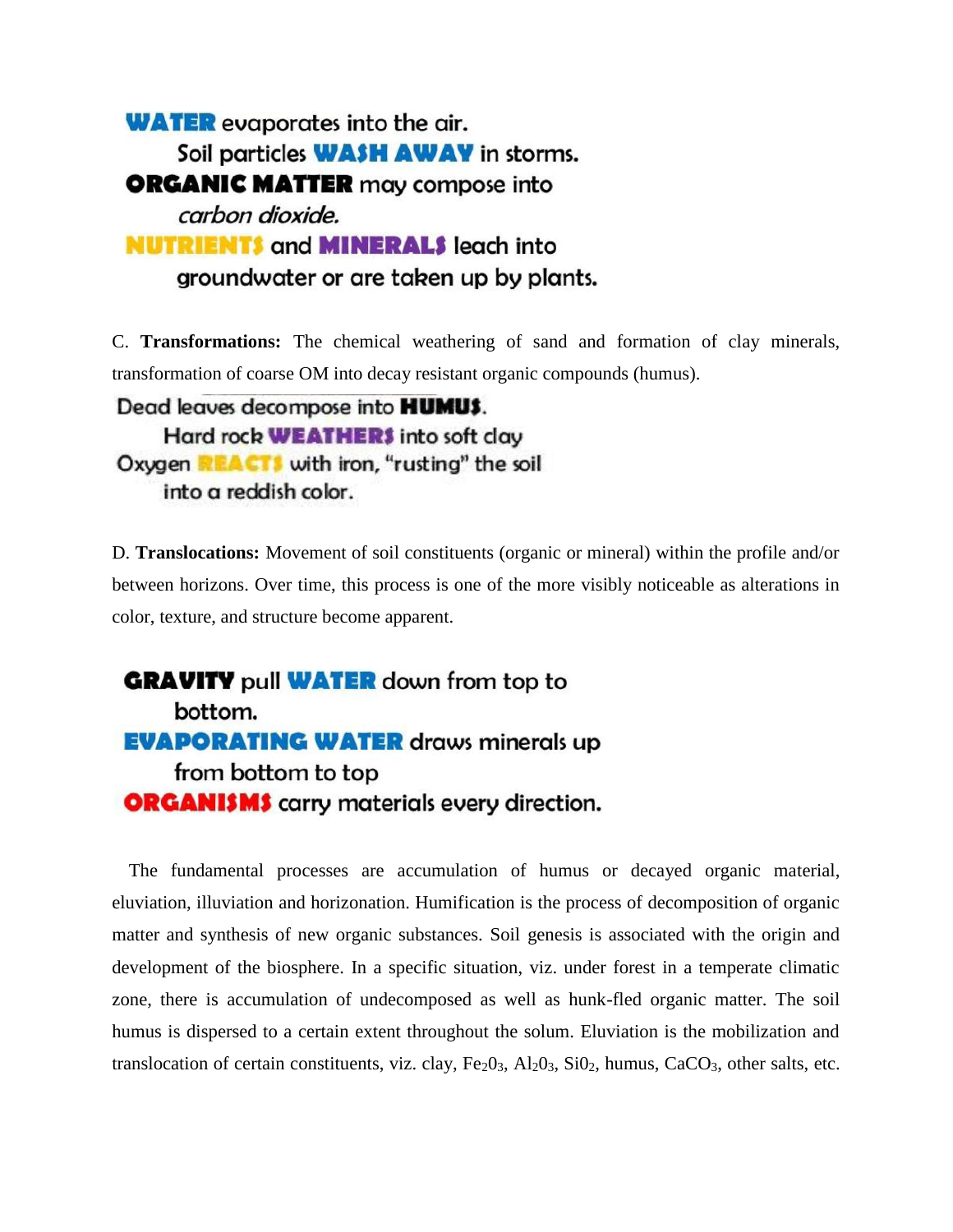from one point of soil body to another. Illuviation is the immobilization and accumulation of the eluviated constituents at a depth beneath the soil surface.

A number of other processes operate in the course of soil formation. Calcification and gypsification are the soil forming processes of arid and semi-arid regions and refer to the formation and accumulation of calcium carbonate and gypsum, respectively. Most parent materials in these climatic regions are rich in lime and gypsum. Low rainfall is unable to move them downwards. In regions where some water percolates through the soil profile, decalcification takes place leading to the formation of calcic horizon or gypsic horizon down below. In humid regions, calcium carbonate reacts with water containing dissolved carbon dioxide to form soluble bicarbonate which may completely leached out of the soil profile. Podzolization Russian, pod means "under" and zola means "ash") is the process of eluviation of oxides of iron and aluminium and also of humus under acid condition (pH 4-5), removal of carbonates by organic acids formed by organic matter, and illuviation of these squioxides and humus in subsurface horizons. Abundant organic matter, commonly found under forest, cool climate and abundant water under humid climatic condition are favourable for such processes. The eluviated horizon assumes a bleached grey appearance and is left in a highly acid, siliceous condition. Because of the grey colour and ashy appearance, the term podzol has been use for such soils. Laterization, in contrast to Pozolization, is the process of desilication, i.e. the removal of silica and accumulation of sesquioxides. Hydrolytic separation of silica followed by its removal by leaching in the presence of base, resulting in a relative accumulation of sesquioxides and formation of 1 : 1-type clay minerals of the kaolinitic group are characteristics of such a process which operates in the hot and humid climatic conditions of the tropical and subtropical regions of the world. The word laterite was originally suggested by Buchaman in 1807 as a name for a highly ferruginous deposit he first observed in Malabar (India). The word is derived from the Latin word, later—a brick and obviously refers to its use as building material and not to its colour. Salinization is the process of accumulation of soluble salts in soil. The intensity and depth of accumulation vary with the amount of water available for leaching. Salinization is quite common in arid and semi-arid 'regions. Salinization may also take place through capillary rise of saline ground water and by inundation with sea water in marine and coastal soils. Salt accumulation may also result 'from irrigation or seepage in areas of impeded drainage. Desalinization is effected by leaching of soluble salts from soil, either with rain water or with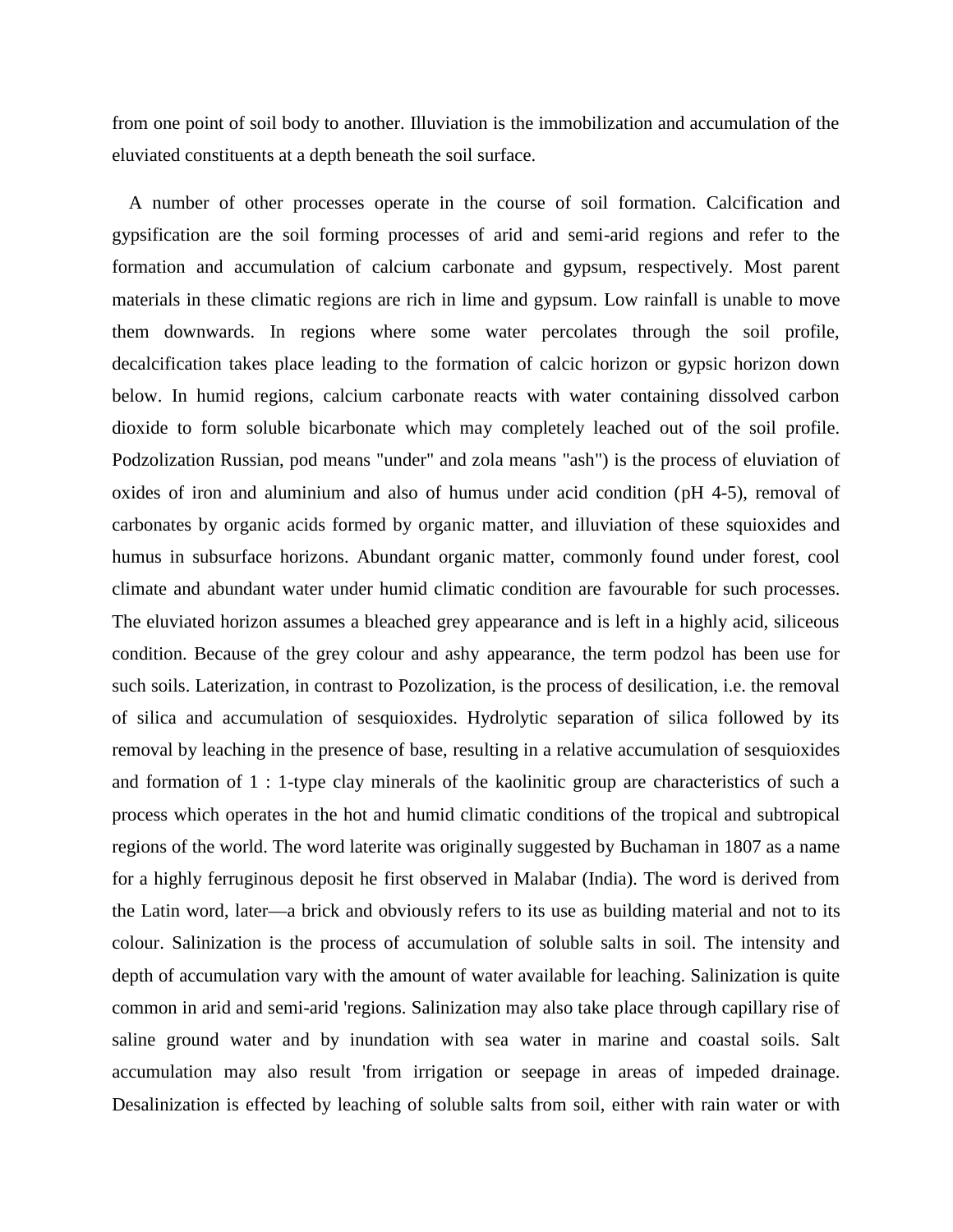irrigation water of good quality. Drainage is essential for desalinization. Alkalization (solonization) is the process by which soils with high exchangeagile sodium and pH greater than 8.5 are formed; often sodium carbonate and sodium bicarbonate are formed in extreme cases of alkalization. Such soils are called sodic soils or alkali soils. Dealkalization (solodization) is effected by intensive leaching and degradation which takes place in older soils. In this process exchangeable sodium is replaced by hydrogen ions. There is a simultaneous process of argillation which results in the leaching of dispersed clay particles from the upper to the lower horizons, giving rise to a textural horizon. Gleization is the process of reduction, due to anaerobic condition, of iron in waterlogged soils with the formation of mottles and concretions of iron and manganese.

The soil forming processes which lead to the formation, transformation and rearrangement of soil materials in a soil body leave their imprint on the different genetic soil horizons which constitute the soil morphology. Horizonation includes those processes by which the soil materials are differentiated into several horizons in a soil profile. The soil horizons may be pronounced to be observed, visually or may have to be differentiated by means of certain soil characteristics. Intermixing of soil horizons takes place in certain soils due to external factors. This process of mixing in the soil body has been termed *pedoturbation.*

# **Factors of Soil forming**

Soils are dynamic, forming continuously over a long period of time. Soil types differ, depending on the parent materials from which they came and from the surrounding environment. The way in which soil forms depends on:

- I. Parent material
- II. Climate
- III. Topography
- IV. Biota (Living organisms)
- V. Time

Soil is a natural medium made up of five major components:

mineral particles: clay, silt, sand and gravel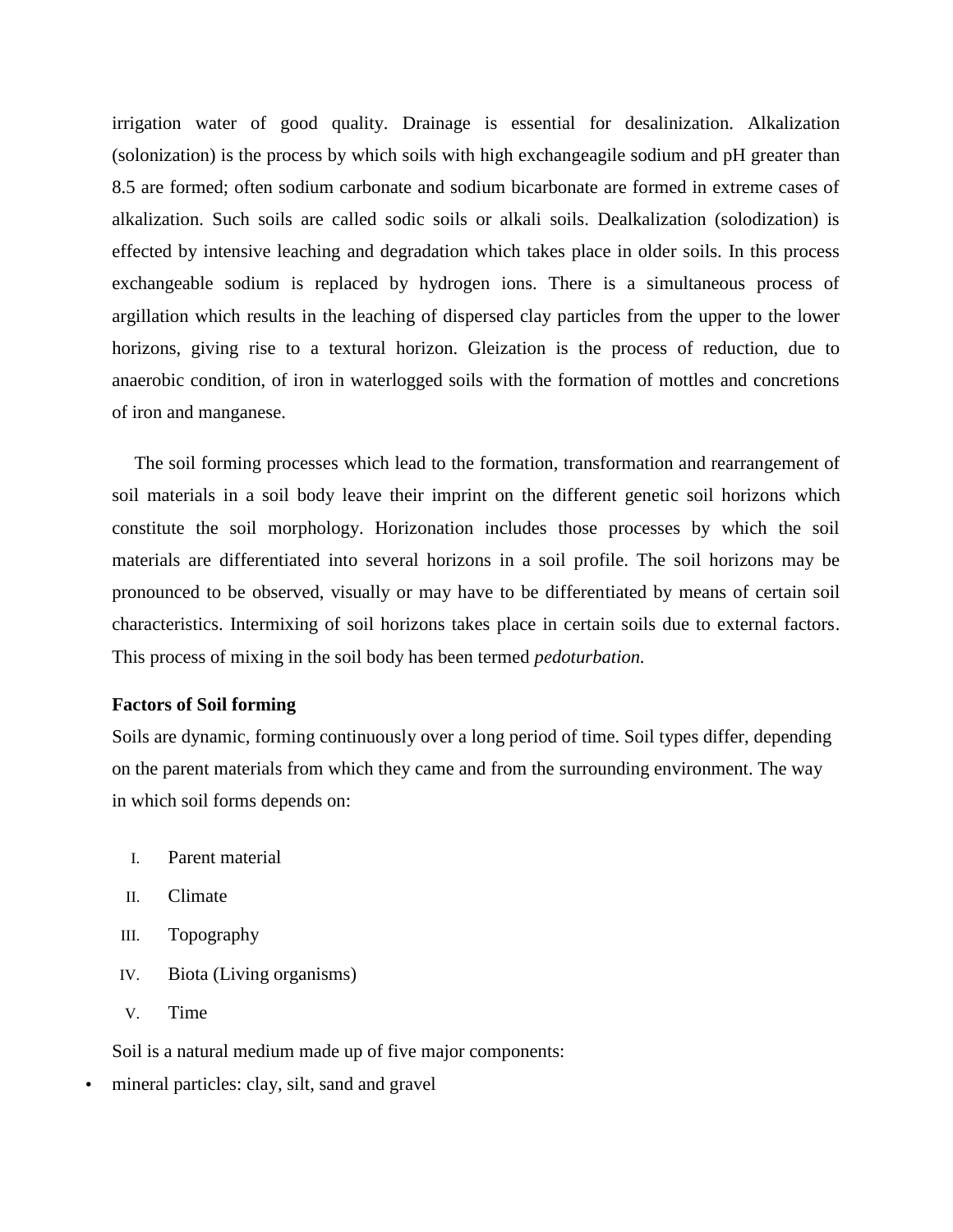- organic matter: decaying plant and animal material
- water
- air
- living organisms (soil biota): ranging from bacteria, fungi and earthworms

A healthy soil should have a balance of these components.

# **The Jenny equation**

Soil scientist, Hans Jenny has suggested that type of soil found on any site is dependent upon the interaction of five factors.

Jenny's state factor equation for soil genesis:

$$
S = f(C, O, R, P, T, ...)
$$

 $C =$ Climate

 $O = Organisms$ 

 $R =$  Relief (topography)

- $P =$  Parent Material
- $T = Time$
- ...= Other unspecified factors

Any of the physical, chemical or biological processes taking place in the soil as a result of these factors are called pedogenic processes .

# **State Factor Analysis**

Folger's concept of sediment genesis

- $Se = f(G, H, B) (G, H, B)$ ,
- $Se = sediment characteristics$ ,
- $G = source geology$
- $H =$ hydrology (flow regime)
- $B =$  bathymetry

# **Parent Material**

Soil parent material is the material that soil develops from, and may be rock that has decomposed in place, or material that has been deposited by wind, water, or ice. The character and chemical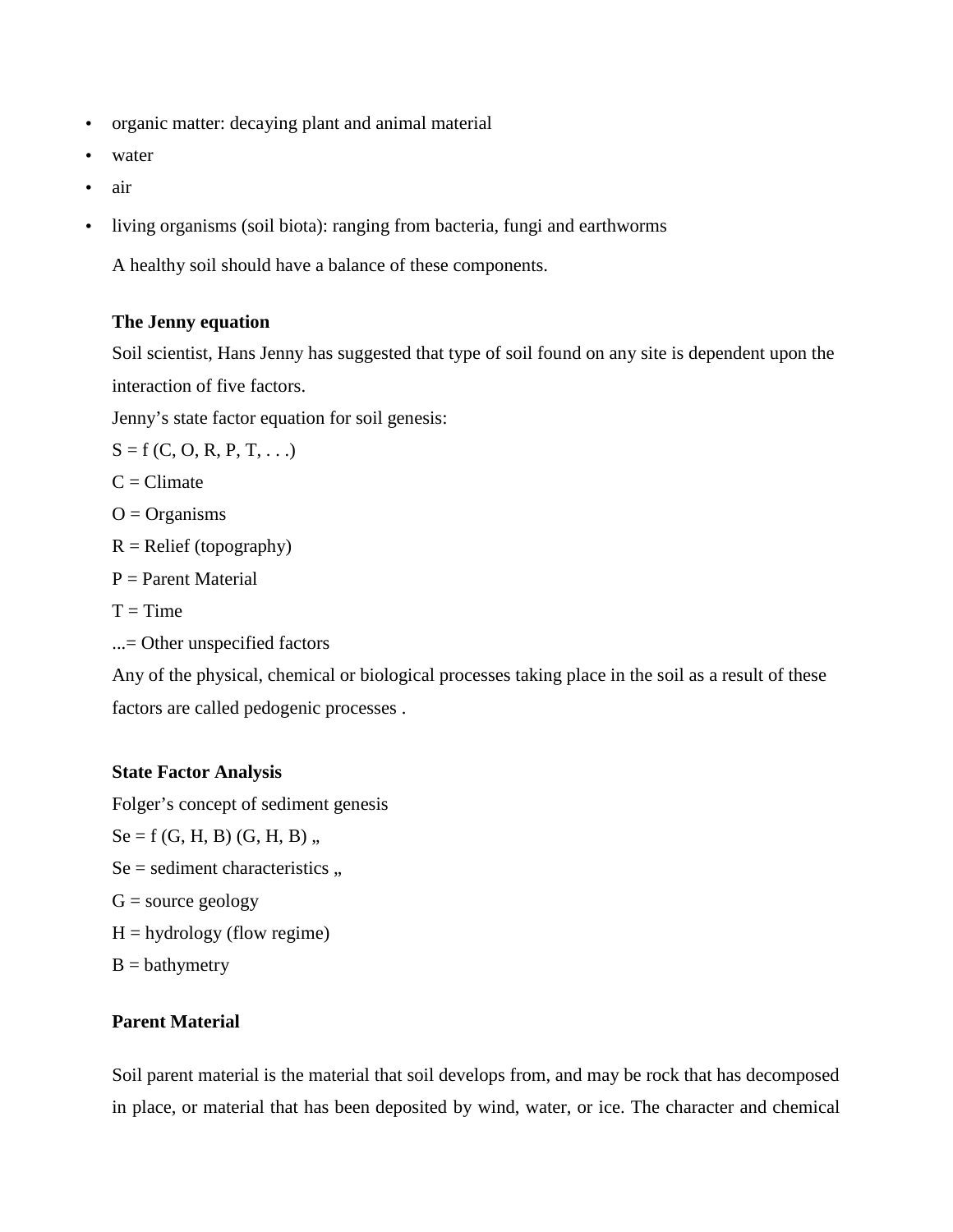composition of the parent material plays an important role in determining soil properties, especially during the early stages of development.

Soils developed on parent material that is coarse grained and composed of minerals resistant to weathering are likely to exhibit coarse grain texture. Fine grain soils develop where the parent material is composed of unstable minerals that readily weather.

Parent material composition has a direct impact on soil chemistry and fertility. Parent materials rich in soluble ions-calcium, magnesium, potassium, and sodium, are easily dissolved in water and made available to plants. Limestone and basaltic lava both have a high content of soluble bases and produce fertile soil in humid climates. If parent materials are low in soluble ions, water moving through the soil removes the bases and substitutes them with hydrogen ions making the soil acidic and unsuitable for agriculture. Soils developed over sandstone are low in soluble bases and coarse in texture which facilitates leaching. Parent material influence on soil properties tends to decrease with time as it is altered and climate becomes more important.

## **Climate**

## *Temperature and precipitation*

Temperature and precipitation influence how fast parent materials weather and, thus, soil properties such as mineral composition and organic matter content. Temperature directly influences the speed of chemical reactions. The warmer the temperature, the faster reactions occur. Temperature fluctuations increase physical weathering of rocks. Precipitation governs water movement in the soil. The amount of water the soil receives and the amount of evapotranspiration that occurs influence water movement.

#### *Evapotranspiration*

Evapotranspiration is the combination of water evaporated from the soil surface and water transpired by growing plants. As air temperatures increase, evapotranspiration increases. High evapotranspiration relative to precipitation means less water is available to move through the soil.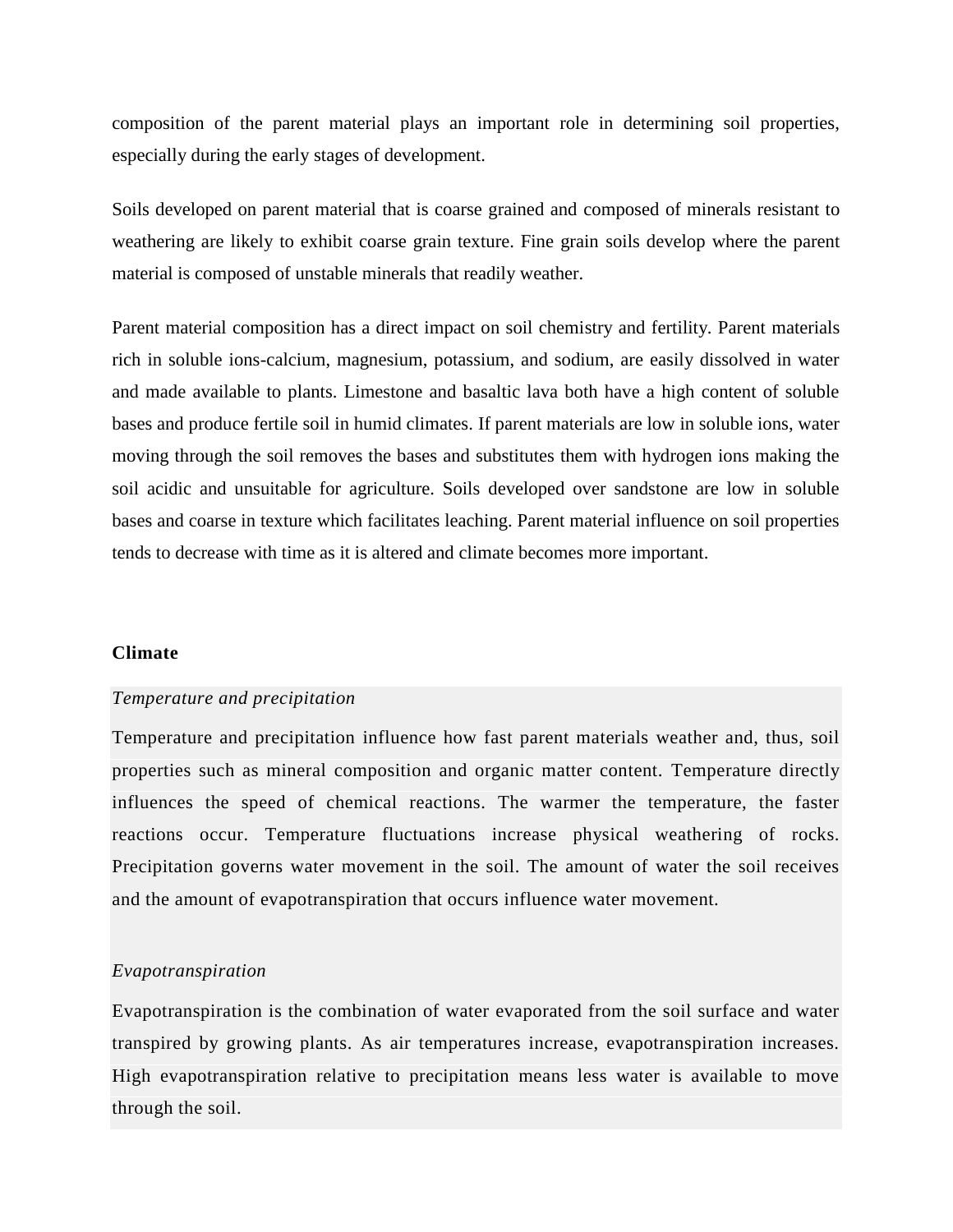# *Moisture index*

A leaching index or moisture index is calculated by subtracting evapotranspiration from precipitation. This index is an indicator of average soil moisture conditions. The greater the index, the more soil moisture is present. Higher soil moisture increases chemical weathering and moves minerals, such as bases, deeper into the soil profile. This affects management practices.

## **Topography**

This refers to the landscape position and the slopes it has. Steep, long slopes mean water will run down faster and potentially erode the surfaces of slopes. The effect will be poor soils on the slopes, and richer deposits at the foot of the slopes. Also, slopes may be exposed to more direct sunlight, which may dry out soil moisture and render it less fertile.

# **Biota (organisms)**

Biotic agents have greatly affected the soil formation process. These include organisms that live in the soil, such as bacteria and gophers, and vegetation growing on the surface.

#### Soil organisms

Organisms in the soil can speed up or slow down soil formation. For example, microorganisms can facilitate chemical reactions or excrete organic substances to improve water infiltration in the soil. Other organisms such as gophers slow soil formation by digging and mixing soil materials, and destroying soil horizons that have formed.

# *Vegetation*

Generally soils have been formed under two major types of vegetation: Forest and prairie. Soils formed under forests tend to be more weathered (older in soil terms) because forests grow in higher rainfall areas. There's more water movement in the root zone, and a smaller amount of organic matter forms. Soils formed in prairie tend to be in areas with less precipitation. Grasses tend to use the provided moisture, reducing the water movement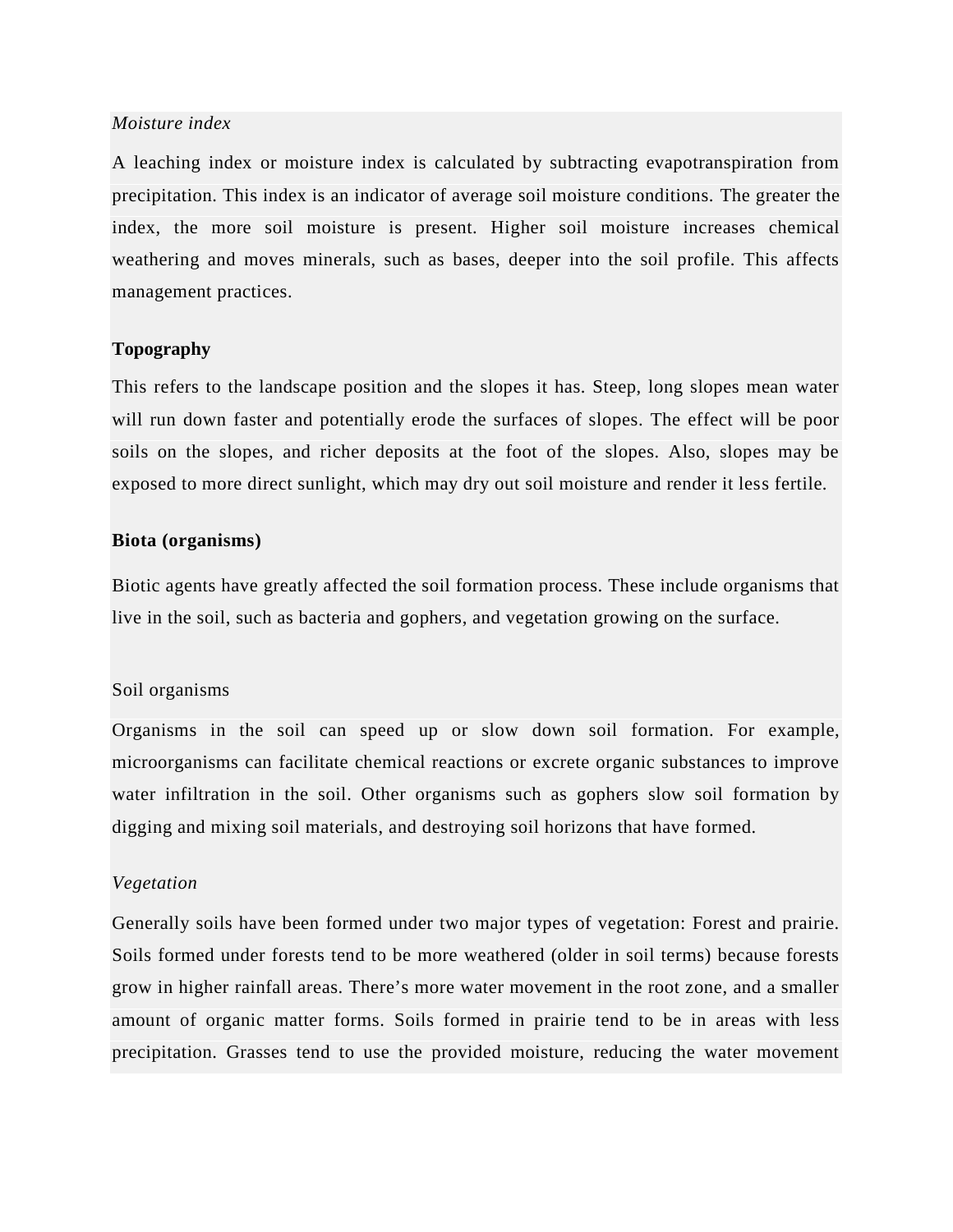through the soil profile. Organic matter forms in large quantities and to a deeper depth in the soil surface than forest soils.

# **Time:**

Soils can take many years to form. Younger soils have some characteristics from their parent material, but as they age, the addition of organic matter, exposure to moisture and other environmental factors may change its features. With time, they settle and are buried deeper below the surface, taking time to transform. Eventually, they may change from one soil type to another. Time is the fifth factor in soil formation. Over time, vegetation and climate act on parent material and topography. Development, not chronological age, determines a soil's age. The degree of aging depends on the intensity of the other four soil-forming factors. Factors that slow soil formation include:

- High lime content in parent material.
- High quartz content in parent material.
- High clay content in parent material.
- Hard rock parent material (resistant to weathering).
- Low rainfall.
- Low humidity.
- Cold temperature.
- Steep slopes.
- High water table.
- Severe erosion.
- Constant deposition, accumulations and mixing by animals or man.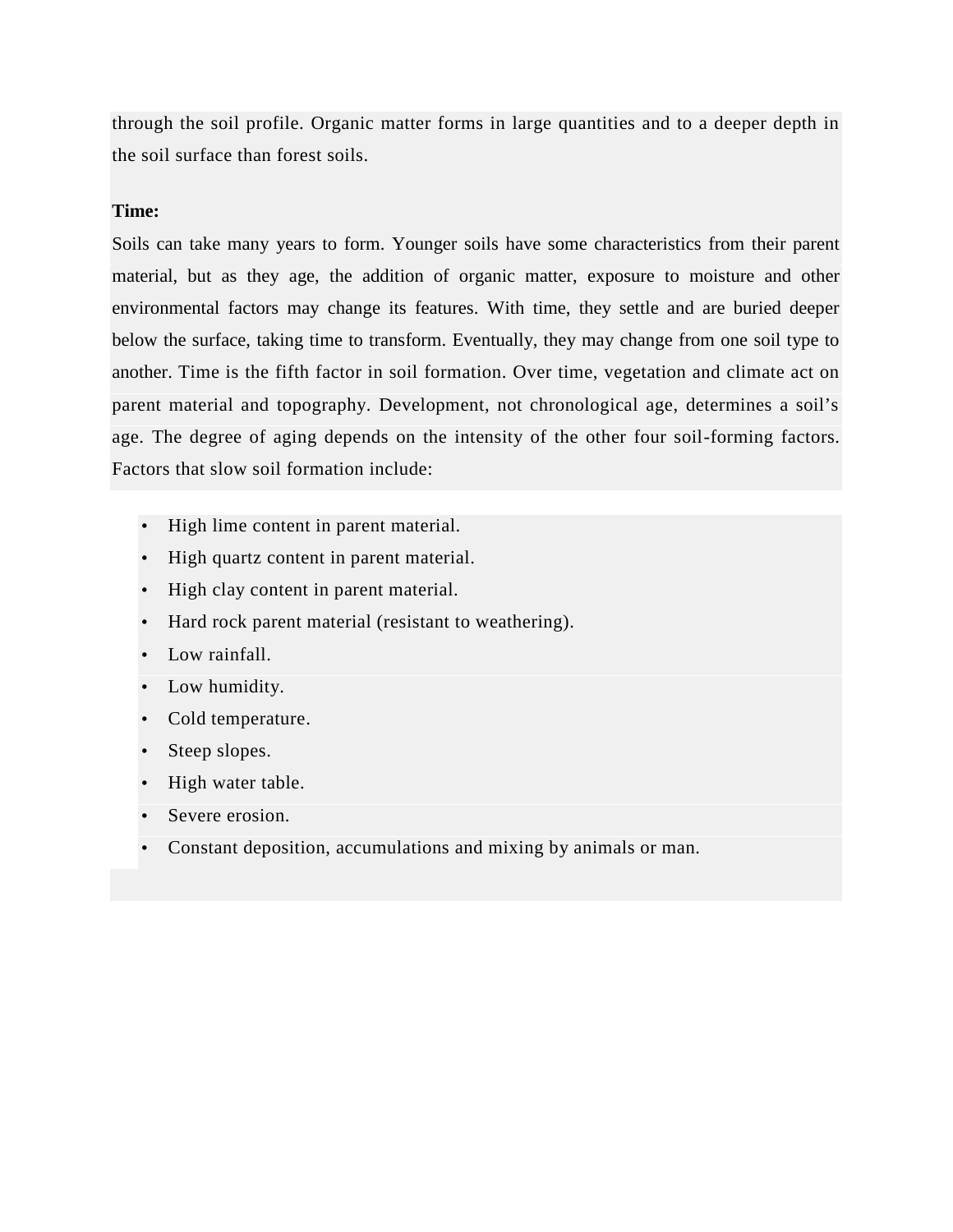**Class**: Ph.D. Soil Science & Agril. Chem.

**Subject**: Soil Genesis and Micropedology (Soils-604)

**Course Instructors Name**: Dr. B. S. Dwivedi

**Topic**: Weathering: Definition and its classification

College of Agriculture, Jabalpur

# **Weathering: Definition and its classification**

Weathering is a key part of the process of soil formation, and soil is critical to our existence on Earth. In other words, we owe our existence to weathering, and we need to take care of our soil!

Soils are formed from the different kind of rocks through the intermediate stage of regolith which is the result of weathering.

Weathering is the name given to the process by which rocks are broken down to form soils. Rocks and geological sediments are the main parent materials of soils (the materials from which soils have formed). There is a very wide variety of rocks in the world, some acidic, some alkaline, some coarse-textured like sands, and some fine-textured and clayey. It is from the rocks and sediments that soils inherit their particular texture. When you see rocks in the landscape it is easy to appreciate how long the process of breaking down rocks to form soil takes. In fact, it can take over 500 years to form just one centimetre of soil from some of the harder rocks. Fortunately, in some respects at least, huge amounts of rocks were broken down during the Ice Age over 10,000 years ago and converted into clays, sands or gravels, from which state it was easier to form soils.

There are three main types of weathering;

- Physical,
- Chemical
- Biological.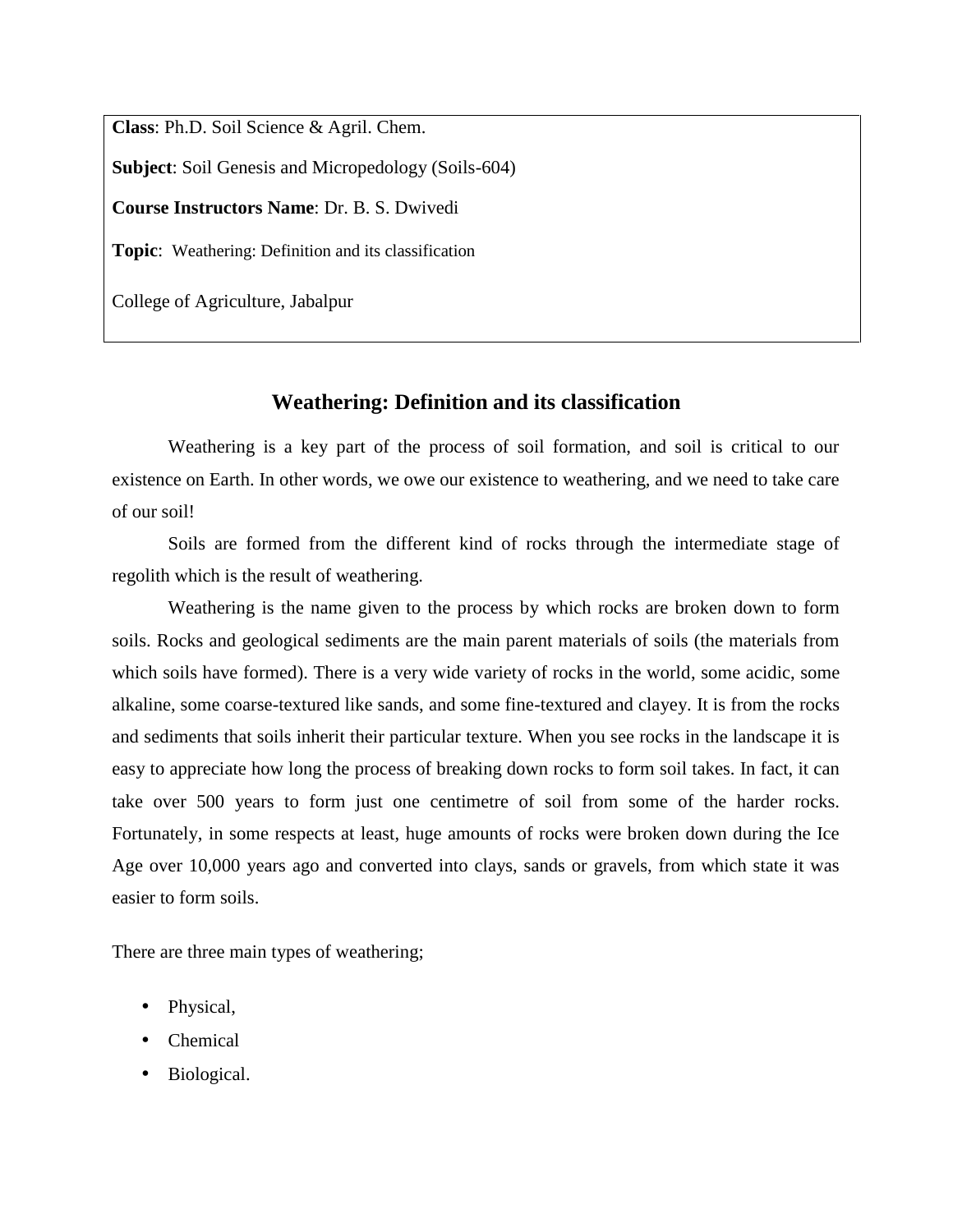# *Physical weathering*

*Physical weathering* is the influence of processes such as freezing and thawing, wetting and drying, and shrinking and swelling on rocks and other sediments, leading to their breakdown into finer and finer particles.

Physical weathering is a particularly important process in the early stages of soil formation. This is the process whereby solid rock first starts to break down into a soft and easily workable soil. As erosion removes layers of rock, and the underlying rocks come closer and closer to the surface, through erosion occurring in the landscape or through more catastrophic events such as volcanic activity and mountain building, so the rock becomes destabilised. These changes occur as the rock is no longer in equilibrium with the conditions deep below the surface of the earth but is now coming under the influence of the atmosphere, rainwater, snow and different temperature regimes. The solid rocks are attacked, broken down and eroded by these different processes.



One of the most influential of these physical processes is *freezethaw* by which water enters cracks and joints in the rocks, and then freezes. In freezing, the water expands, causing the rock to shatter into smaller pieces. This process is repeated time and time again until the smaller and smaller rock fragments reach the size of sand, silt and clay particles. The last Ice Age lasted some 2 million years, during which there were several long periods of freezing and thawing conditions. There were centuries of freezing followed by centuries of thawing during which rocks were scoured and broken down into finer grained sediments, called glacial deposits or till. These deposits had a

major influence on, and became, the soil parent materials in many countries. Many soils have formed in these often deep glacial deposits and these are some of the most fertile and productive soils in the world. Physical weathering is continuing all the time, helping to produce new soils and making existing ones deeper.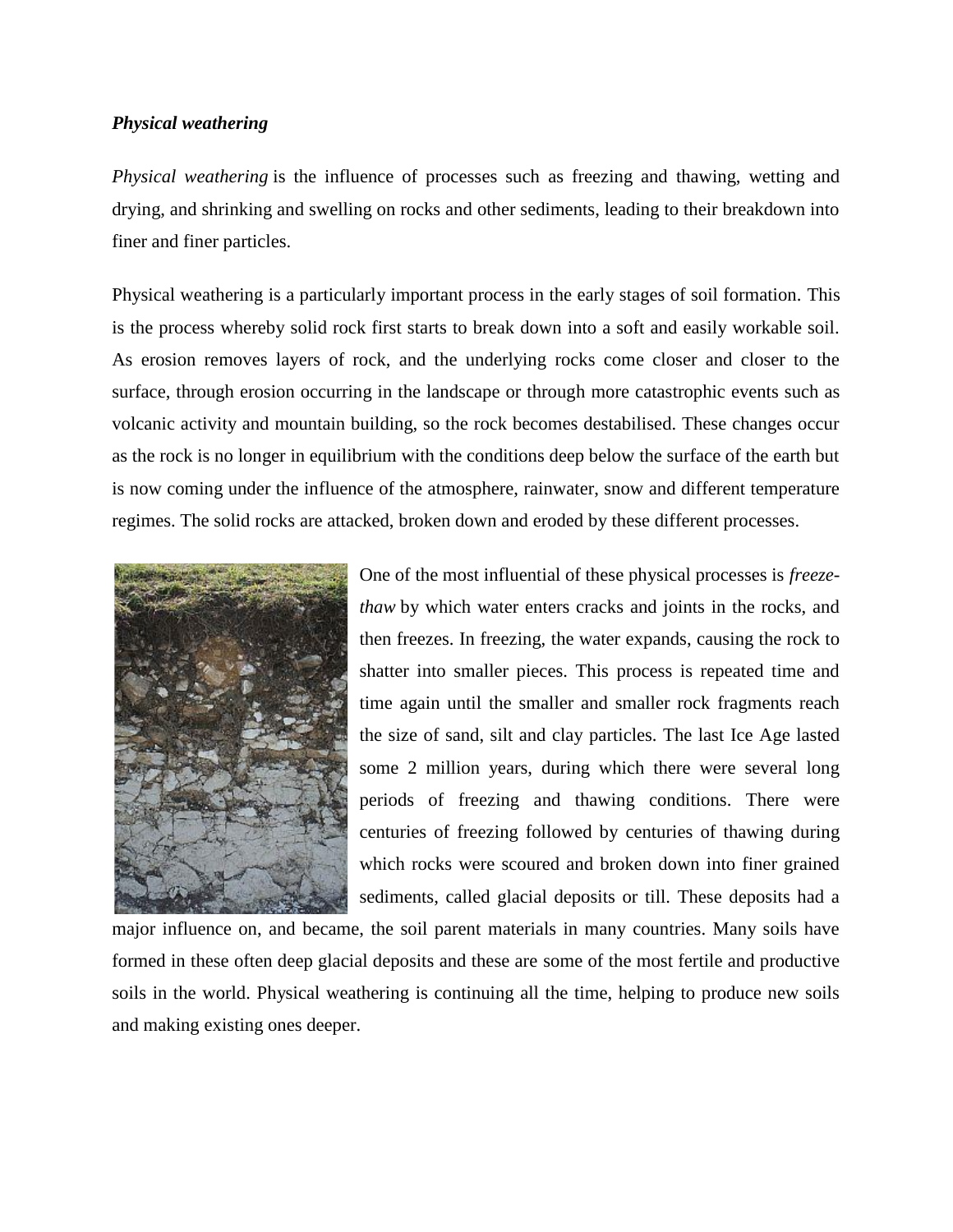There are several other physical processes in addition to freezethaw which contribute to soil formation. These include wetting and drying in which the surface soil material and underlying parent materials undergo periods of wetting, for instance after heavy rainstorms, followed by periods of drying. Some soil materials, particularly the more clayey ones, expand when wet, swelling up but when soils dry out they shrink. These alternating wetting and drying periods can break down rocks, minerals and sediments into smaller particles and also cause disruption to the ground. The forces involved can be large as demonstrated by the damage done to buildings and



infrastructure built on soils that have high shrink-swell potential. Alternate*heating and cooling* is also an important way in which rocks break down to form soils. In hot climates, temperatures may rise greatly during the day but fall greatly at night. This can lead to differential expansion and contraction in rocks and minerals causing weaknesses to develop and eventual breakdown of the rocks into smaller fragments. *Soil erosion* by wind or water is also a widespread mechanism by which particles are moved across the landscape. In the process of this many particles become abraded and reduced in size. When re-deposited these particles will contribute to new soil development. Soil erosion is a threat to soil development in many areas but the re-deposited sediment can also become the parent material for the next generation of soils.

# *Chemical weathering*

*Chemical weathering* is the decomposition of rocks through a series of chemical processes such as acidification, dissolution and oxidation. Some minerals, while stable within solid rock, become less stable on being more exposed to the atmosphere and so begin to alter in the rocks near the surface, destabilising the rocks.

**Hydration:** In hydration, water combines with rock minerals and results in the formation of a new chemical compound. The chemical reaction causes a change in volume and decomposition of rock into small particles.

An example of hydration reaction that is taking place in soils is the hydrolysis of  $SiO<sub>2</sub>$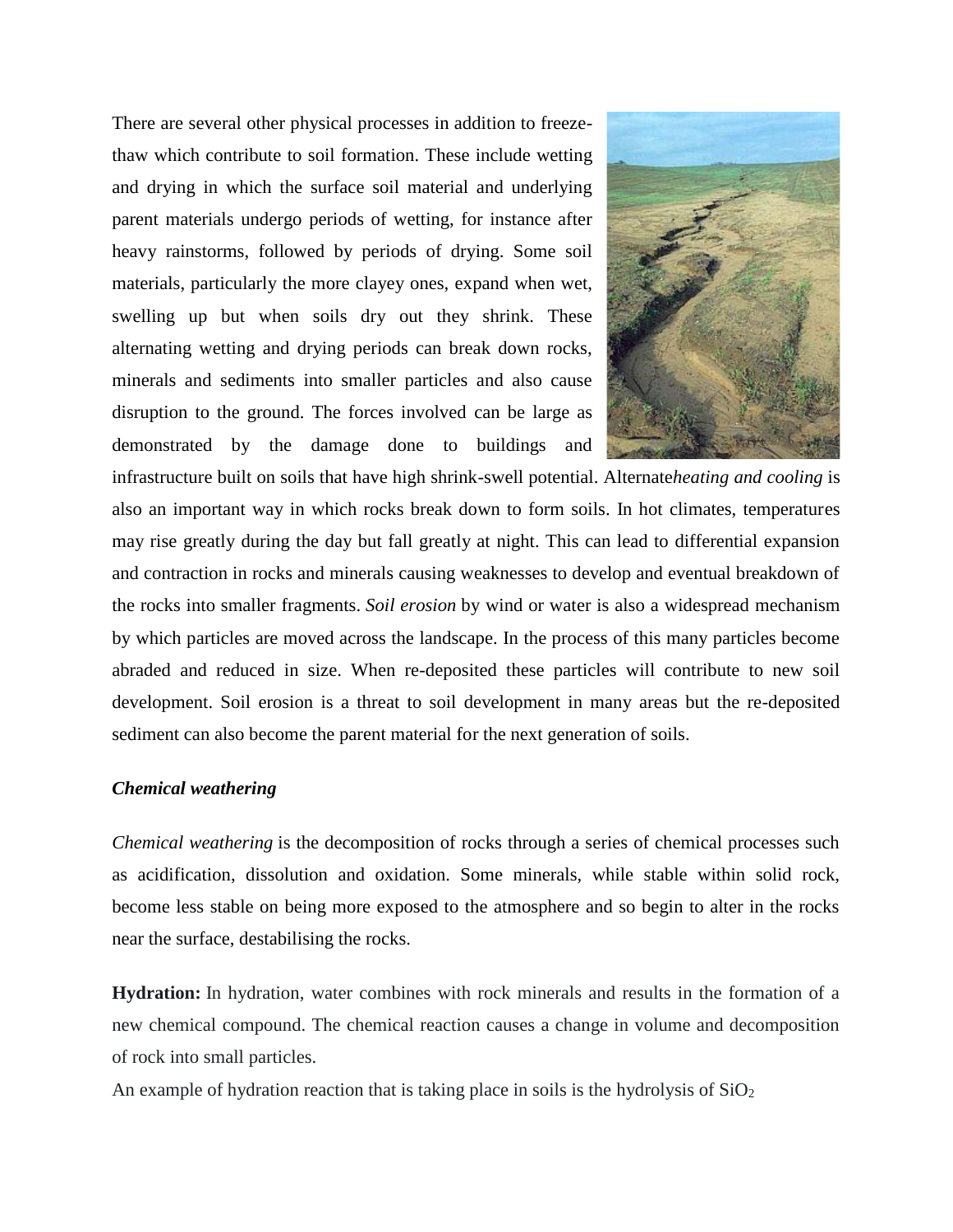# $\text{SiO}_{2}$ +  $2\text{H}_{2}\text{O}$   $\longrightarrow$   $\text{Si(OH)}_{4}$

**Carbonation:** It is a type of chemical decomposition in which carbon dioxide in the atmosphere combines with water to form carbonic acid. The carbonic acid reacts chemically with rocks and causes their decomposition.

Sedimentary rocks which contain calcium carbonate are the products of chemical reaction of rocks by carbonation.

**Oxidation:** Oxidation occurs when oxygen ions combine with minerals in rock. Oxidation results in decomposition of rocks.

**Solution:** Some of the rock minerals form a solution with water when they get dissolved in water. Chemical reaction takes place in the solution and the soils are formed.

Hydrolysis: It is a chemical process in which water gets dissociated into H<sup>+</sup> and OH<sup>-</sup>ions. The hydrogen cations replace the metallic ions such as calcium, sodium and potassium in rock minerals and soils are formed with a new chemical composition.

Most of the clay minerals are derived from chemical decomposition. Plastic properties in soils are imparted by clay minerals. Hence clay soil are major products of chemical decomposition of rocks.

# *Biological weathering*

*Biological weathering* is the effect of living organisms on the break down of rock. This involves, for example, the effects of plant roots and soil organisms. Respiration of carbon dioxide by plant roots can lead to the formation of carbonic acid which can chemically attack rocks and sediments and help to turn them into soils. There are a whole range of weathering processes at work near the surface of the soil, acting together to break down rocks and minerals to form soil. These weathering processes have given rise to most of the world's soils.

*Biological weathering* comes from two main sources, the components of organic matter and the roots and tendrils of plants. Rocks that become exposed on the surface of the ground,

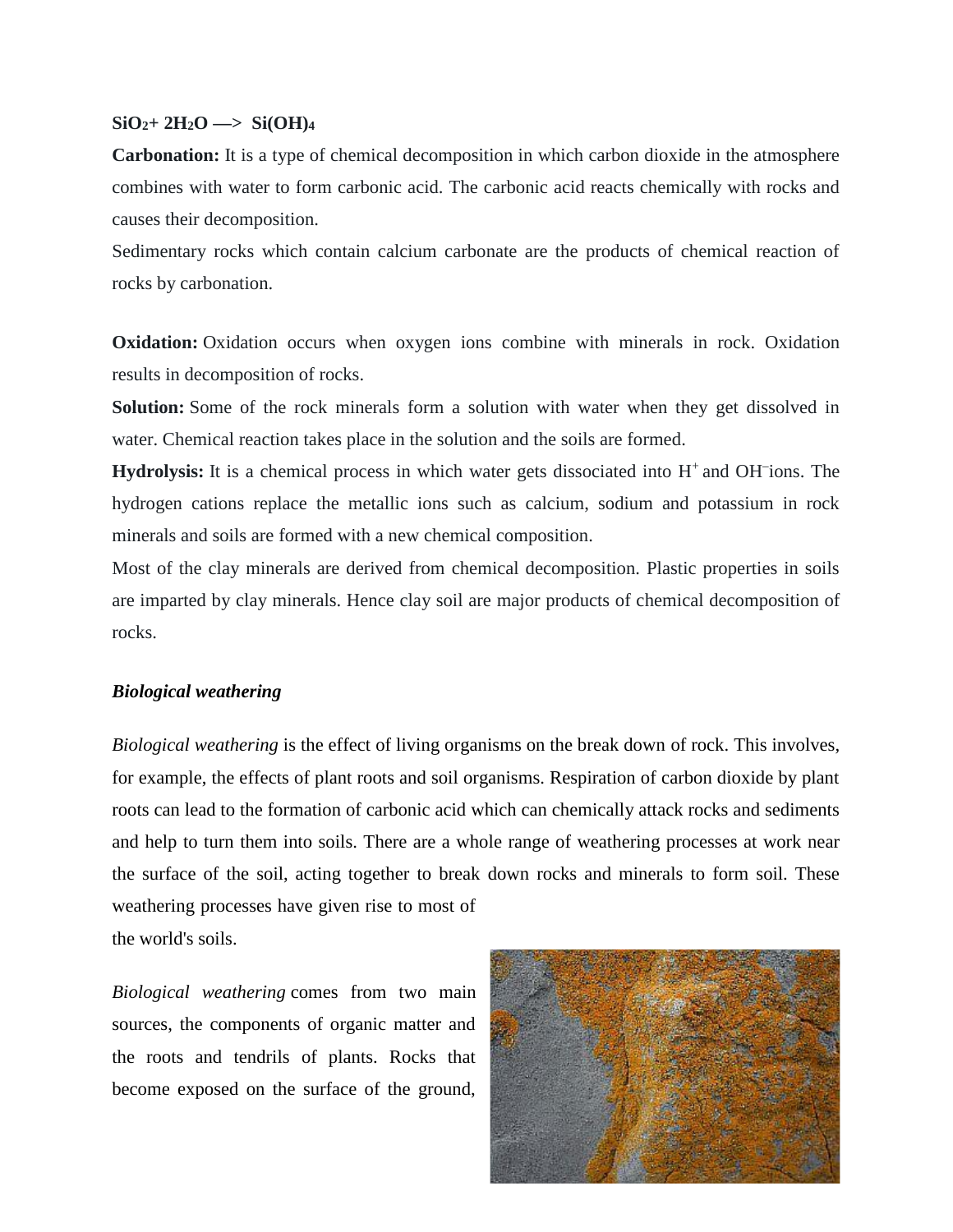such as one sees in the uplands, gradually become converted into soils with the help of plant and animal life that begin to colonise them. For example, the first colonisers of a rock are often lichens, which are a symbiotic relationship between a fungi and algae. Lichens start a biological weathering cycle of the rock which is continued through mosses and the roots of grasses, each vegetation group playing a part in the weathering of the rocks through the acids they release. Eventually the roots of plants can get a hold in the rock and these can continue the process of the breakdown of the rock through the acids they release and through penetrating cracks in the rocks. Biological weathering is enhanced by various other biological processes including *respiration* from plant roots which releases carbon dioxide which then can combine with water to release carbonic acid. Carbonic acid is just one of the acids in soils that can help the chemical breakdown of rocks. Organisms can also form organic substances known as *chelates* which can remove some of the chemical components of rocks, thus aiding their decomposition. Although physical, biological and chemical weathering are treated separately in this section, in nature the processes unite to form the soils we see in our landscapes today and which provide many different functions for life on earth.

A key concept to understand is how erosion, and thus soil formation, is a continual process. As rocks and sediments are eroded away, so more of the solid rock beneath becomes vulnerable in turn to weathering and breakdown. The natural processes of nature, in the form of wind, rain, snow and ice, start to have their effect on these rocks and sediments as they 'come within their range'. Once the process starts, then other physical, chemical and biological processes also start to contribute to the breakdown of the rocks, leading to the formation of the precious soil. Most of the tiny particles making up our soils will have started as solid rock. Little or nothing will grow directly in rock; before plant life can flourish the rock first needs to be broken down to form soil. It is true to say that weathering and the formation of soil provide an excellent example of the wonders of nature.

In order to make this sediment and sedimentary rock, several steps are required:

- Weathering Breaks pre-existing rock into small fragments or new minerals
- Transportation of the sediments to a sedimentary basin.
- Deposition of the sediment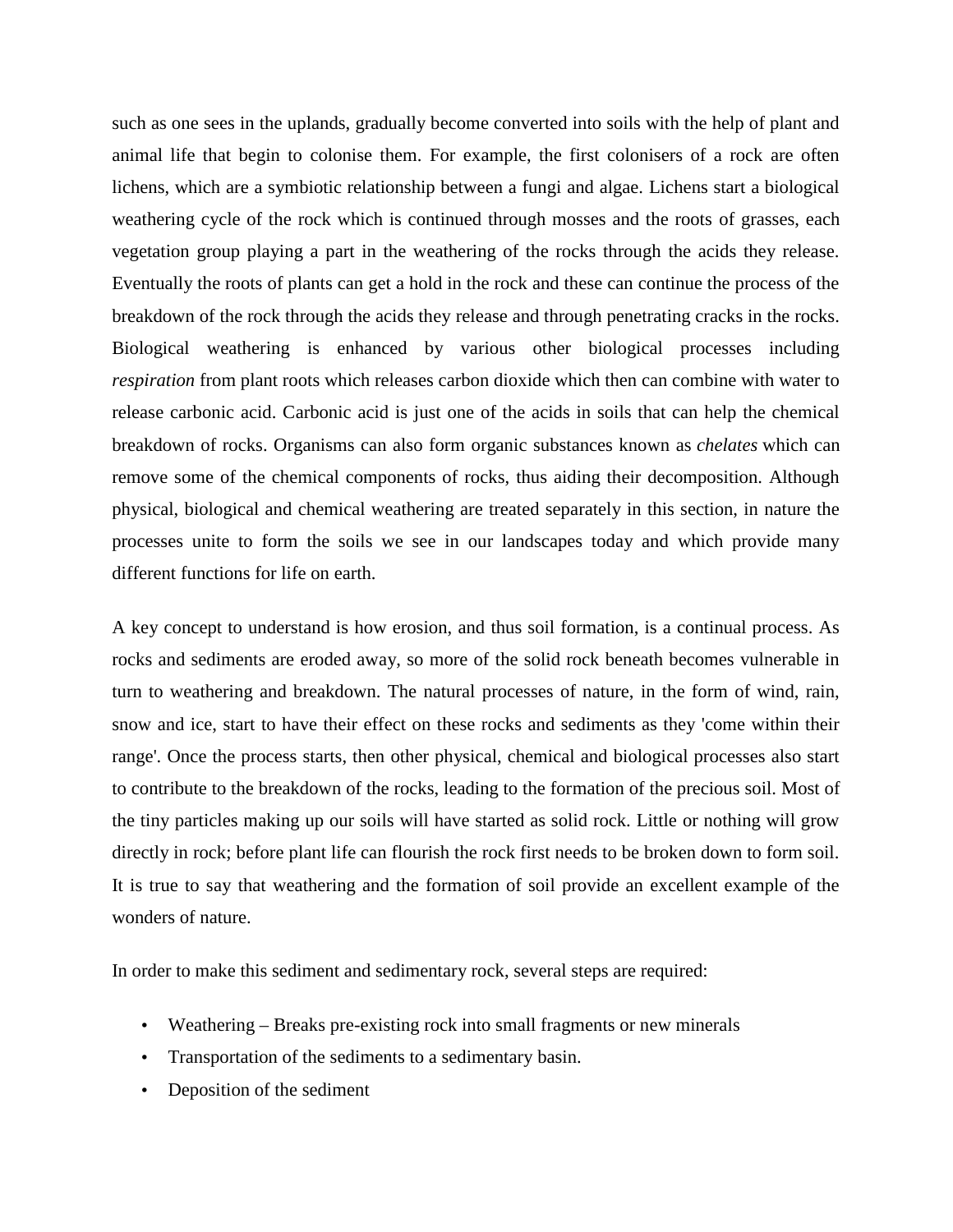Burial and Lithification to make sedimentary rock.

Each Step in the process of forming sediment and sedimentary rocks leaves clues in the sediment. These clues can be interpreted to determine the history of the sediment and thus the history of the Earth.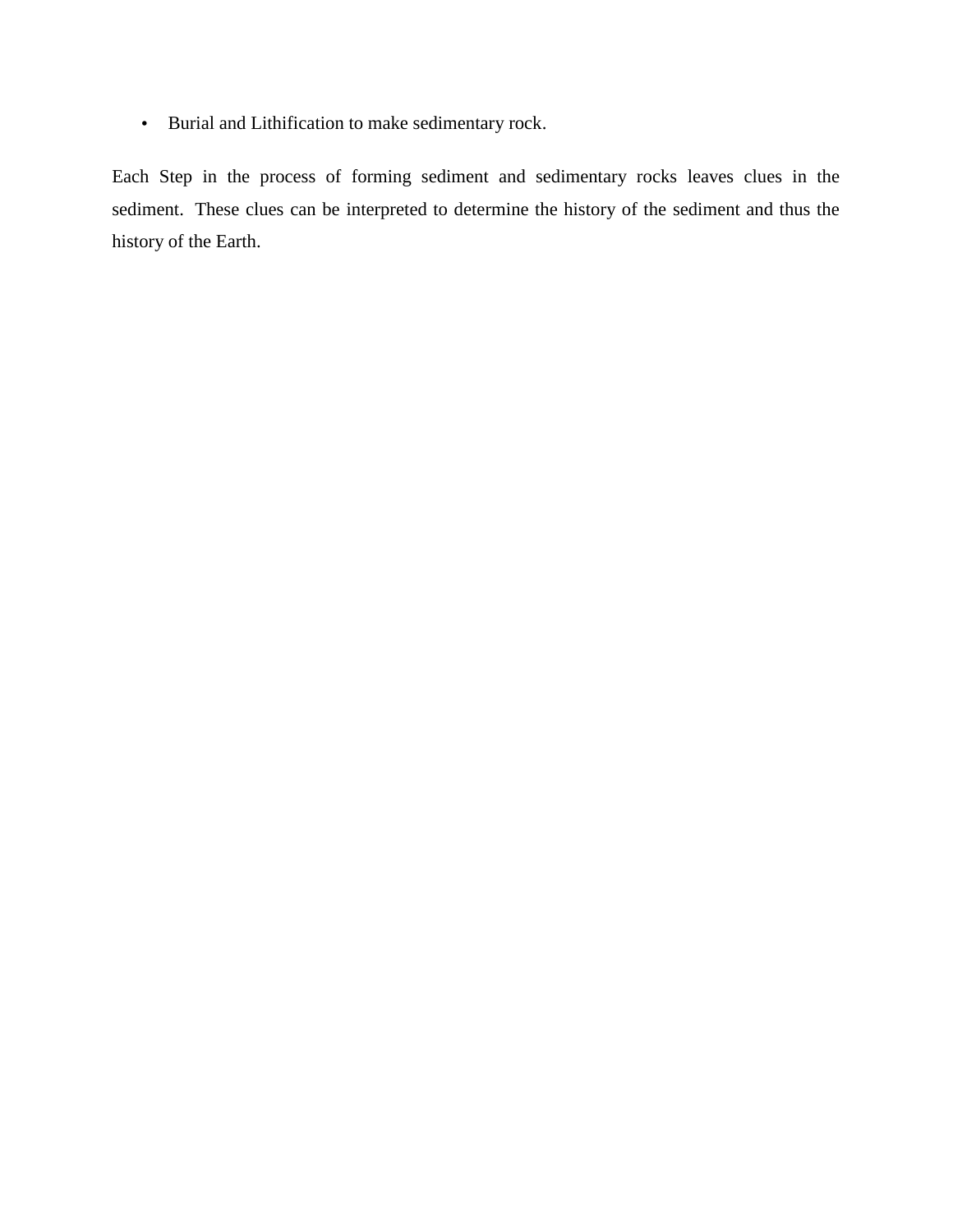**Class**: Ph.D. Soil Science & Agril. Chem. **Subject**: Soil Genesis and Micropedology (Soils-604) **Course Instructors Name**: Dr. B. S. Dwivedi **Topic**: Soil profile and components of soil

College of Agriculture, Jabalpur

# **Soil profile and components of soil**

#### **Soil profile**

In pedology, the age of the soil is the stage of soil development irrespective of the time taken. Thus, *a young soil* means the soil where the factors of soil formation and pedogenic processes are still operative and changing the properties of soil in the profile and the processes have not made a distinct impression on the soil profile. The horizons are riot well demarcated. A *mature soil* represents a steady state in respect of the parent material. Time factor has no relevance discernible. In young soil, clay from primary minerals is still being actively formed, whereas after the soil reaches its maturity. In mature soil, the different genetic horizons are clearly in mature soil the clay is more or less in equilibrium with the primary minerals. Further, in nature soils, clay content increases with depth of profile, accumulating at an intermediate depth, whereas in young soils, clay content decreases with depth. If the soil solum is removed by erosion or deposited over by a fresh transported parent material, a new cycle of soil formation takes place over the buried soil.

Soil morphology is the description of the soil body, its appearance, features, and general characteristics as expressed in the profile of a soil. The morphology of the soil is expressed by number, kinds and arrangements of the different horizons and their observable and measurable characteristics.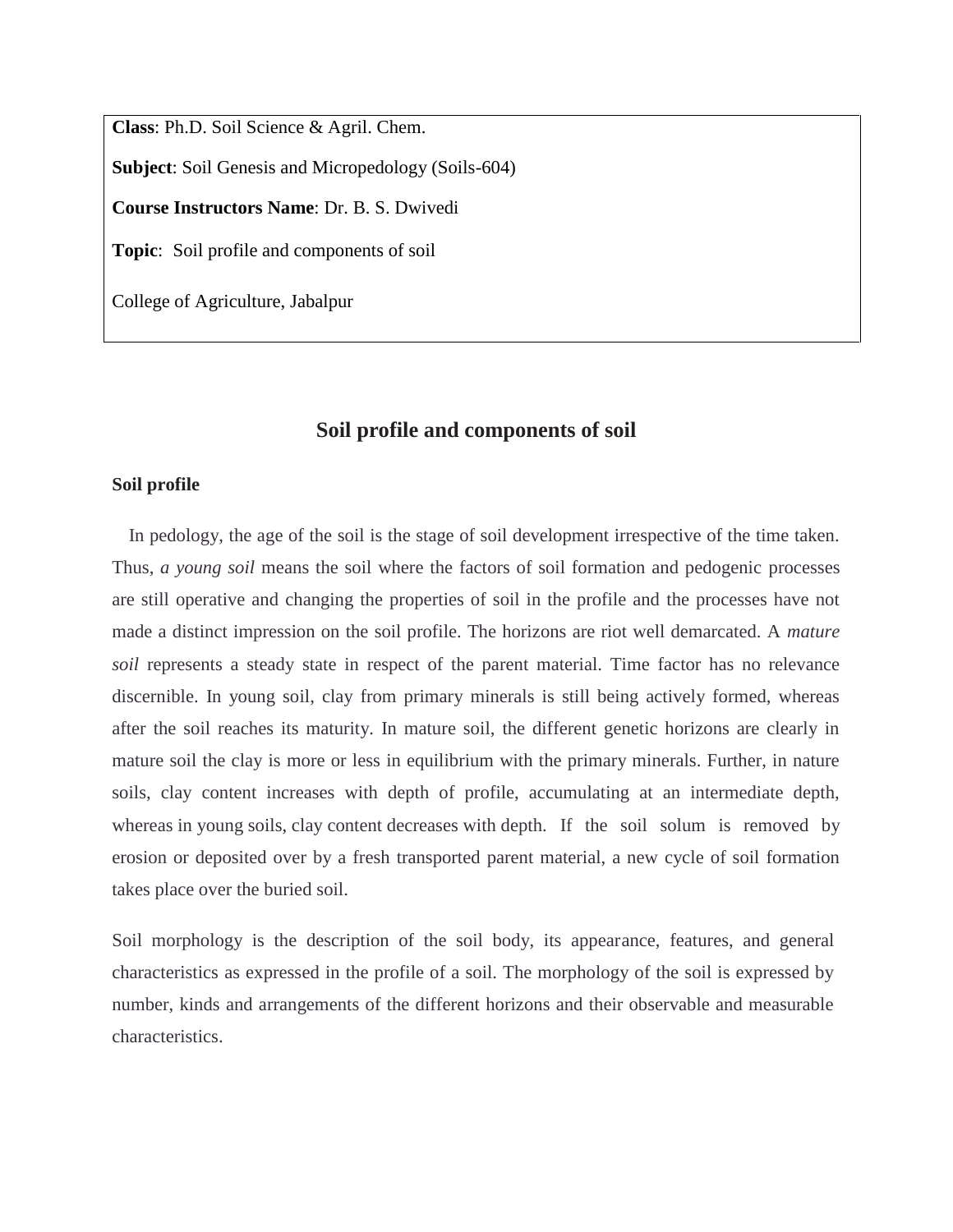A soil horizon is "a layer of soil, approximately parallel to the soil surface, with characteristics produced by soil forming processes". Soil horizons extend in space, horizontally, laterally and vertically as soil is a three-dimensional component of the landscape. An individual soil body may be bounded laterally by other soil bodies or by non-soil materials. A soil individual is a natural unit in the landscape characterized by position, size, slope, profile and other features.

Soil profile is studied in the field from a freshly exposed pit. A pedon is the smallest volume that can be recognized as a soil individual and "has the smallest area for which we should describe and sample the soil to represent the nature and arrangement of its horizons and variability in other properties that are presented in the sample. A pedon is comparable to a unit cell of a crystal. It has three dimensions. Its lowest limit is the somewhat vague limit between the soil and not-soil below. Its lateral dimensions are large enough to represent the number of any horizons and variability that may be present. The area of a pedon ranges from 1 to 10  $m<sup>2</sup>$ , depending on the variability in the soil.

A soil profile is a vertical section of the soil. It allows you to examine the layers of the soil from the surface down to the rock or sediment from which the soil was formed (parent material). In the inland vegetable-growing environment, most soils have parent material consisting of sediments or soil particles carried into the area by wind or water.

Soils develop in parent material from the time of its deposition under the influence of local climate, topography, and biota. The process of soil development is often referred to as soil weathering. Over time, a number of environmental forces act to create distinct layers or horizons parallel to the soil surface. This occurs through the differential downward movement of materials, such as organic matter or clay particles. The movement and accumulation of materials at depth affects soil texture, structure, and/or color. These are three properties that are useful for distinguishing horizons. For example, accumulation of clay affects texture and structure (e.g. Bt) and an accumulation of organic matter affects color (e.g. A, Bh). However, these are not the only soil properties used to distinguish horizons. For example, the depth to parent material (C) in a calcareous till is best determined by testing for the presence of carbonates.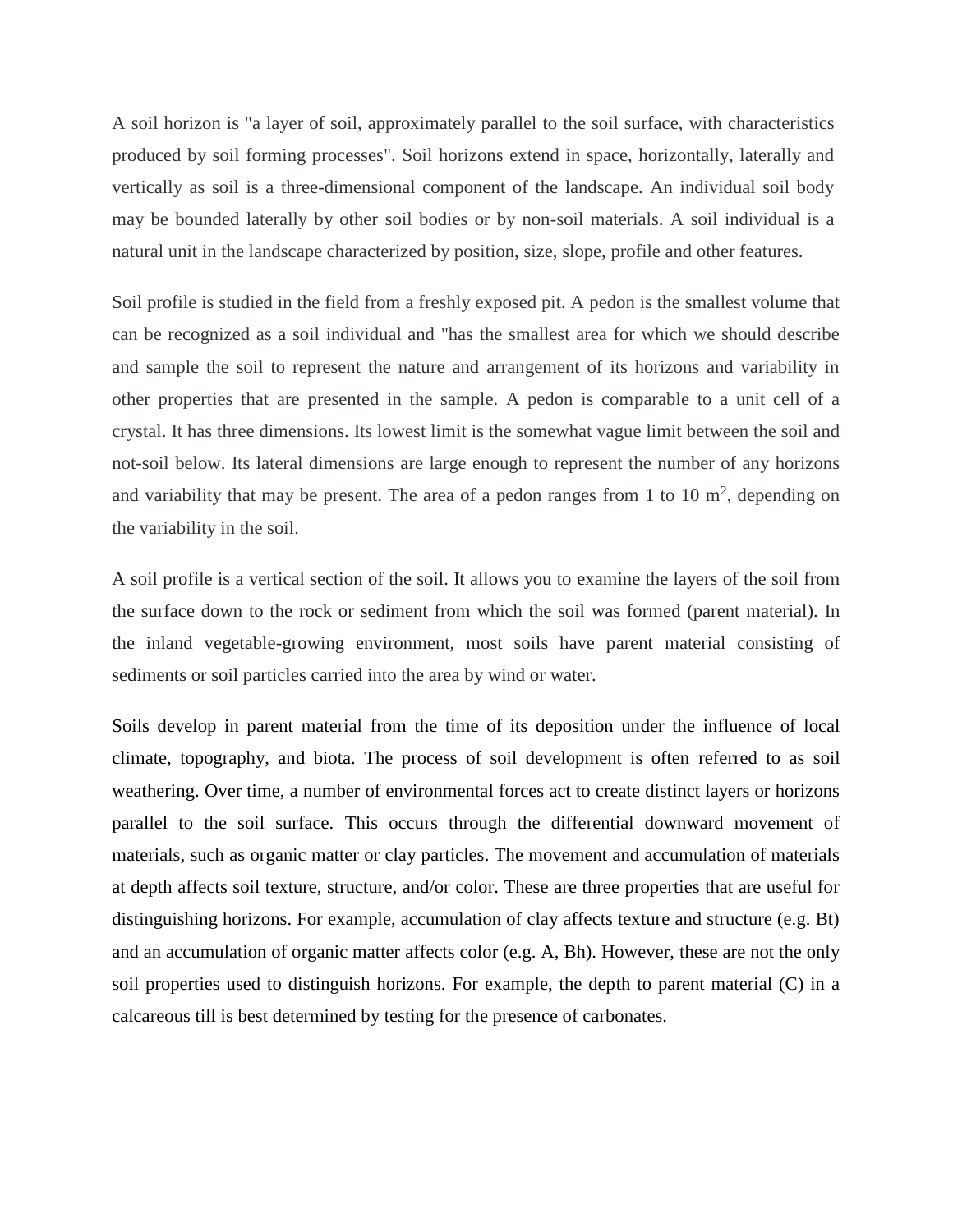Thus, the concept of pedon includes the vertical and lateral Extent of soil, whereas that of a profile does for the vertical extent only. A. group of similar pedons that are bounded on all sides by 'non-soil' or by pedons of unlike character is called a *polypedon.*

The profile characteristics studied in the field consist of locating the soil horizons, based on colour differences. Where vertical colour differentiation is not possible, horizons are differentiated on the basis of variations in other soil characters. Each of these horizons is then described in terms of thickness, colour (Munsell notations), texture, structure, consistence, pH, carbonate, clay film, roots, krotovinas, pores, wetness, presence of mottlings and concretions etc. Besides genetic soil horizons, many soils may have layers of soil inherited from parent material or deposition of soil from other source. The external soil characteristics studied are form, linearity, and per cent slit gradient of slope, erosion, drainage condition and groundwater level. To make precise differentiation among soil horizons and among the soil groups, the field data on soil morphology are supported by measurements in the laboratory of selected soil properties, viz. mechanical composition, bulk density, permanent wilting point, coefficient of linear extensibility (COLE), pH, cation exchange capacity and exchangeable cations, base saturation, calcium carbonate, electrical conductivity of saturation extract of soil (for total soluble salts), organic carbon, mineralogical composition. All these data are used in interpreting the soil forming processes which have acted over many years in shaping the characteristic genetic soil horizons.

It may be emphasized that profile studies are the first step in understanding soil genesis and also the basis of soil classification.

# *Soil horizons*

The layers in the soil are called horizons. The soil horizons depict the history of soil formation. Of the several horizons, the master horizons are the results of the fundamental soil forming processes, viz. accumulation of humus, eluviation, and illuviation. These are designated by the capital letters 0, A, E, B, and C. 0 represents organic horizon at the surface; A, E, B and C are the mineral horizons. These horizons overlie the bed rock from which the soils have been formed.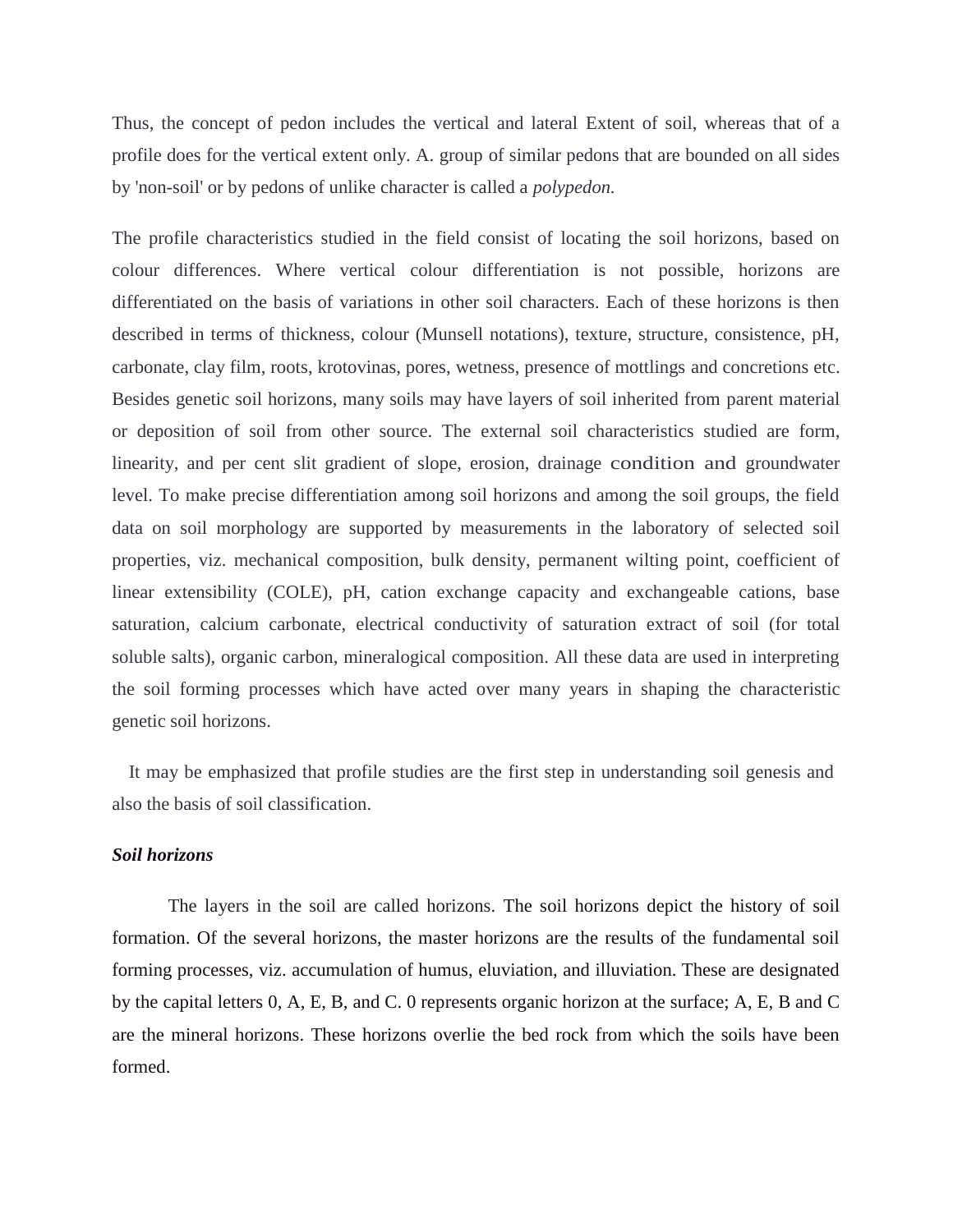# **Soil master horizons**

Soil horizons are horizontal bands or layers in the soil profile. The main horizons, called master horizons, are O, A, E, B, C and R.

## **O horizon (surface organic litter)**

This is the layer of organic matter sitting on top of the soil. It tends to be deepest in undisturbed forest environments. `O' is the organic horizon of mineral soil formed from the organic litter derived from plants and animals and deposited on the surface or at any depth beneath the surface in buried soils. This horizon is often black or dark brown in color, because of its organic content. The organic horizons do not include soil horizons formed by illuviation of organic material or by the decomposing roots below the surface. Some soils consist entirely of material designated as O horizons or layers. A horizon formed by illuviation of organic material into mineral subsoil (e.g. Bh) is not an O horizon, though some horizons formed in this manner contain much organic matter.

**a** Highly decomposed organic material of unidentifiable origin.

**e** Organic material of intermediate decomposition; identifiable; fragmented.

*i* Slightly decomposed organic material; identifiable; slightly fragmented.

**A horizon:** The A horizon may be seen in the absence of the O horizon, usually known as the topsoil. It is the top layer soils for many grasslands and agricultural lands. Typically, they are made of sand, silt and clay with high amounts of organic matter. This layer is most vulnerable to wind and water erosion. It is also known as the root zone. Mineral horizons that formed at the surface or below an O horizon and (1) are characterized by an accumulation of humified organic matter well mixed with the mineral fraction and not dominated by properties characteristic of E or B horizons (defined below) or (2) have properties resulting from cultivation, pasturing, or similar kinds of disturbance. If a surface horizon has properties of both A and E horizons but the feature emphasized is an accumulation of humified organic matter, it is designated an A horizon.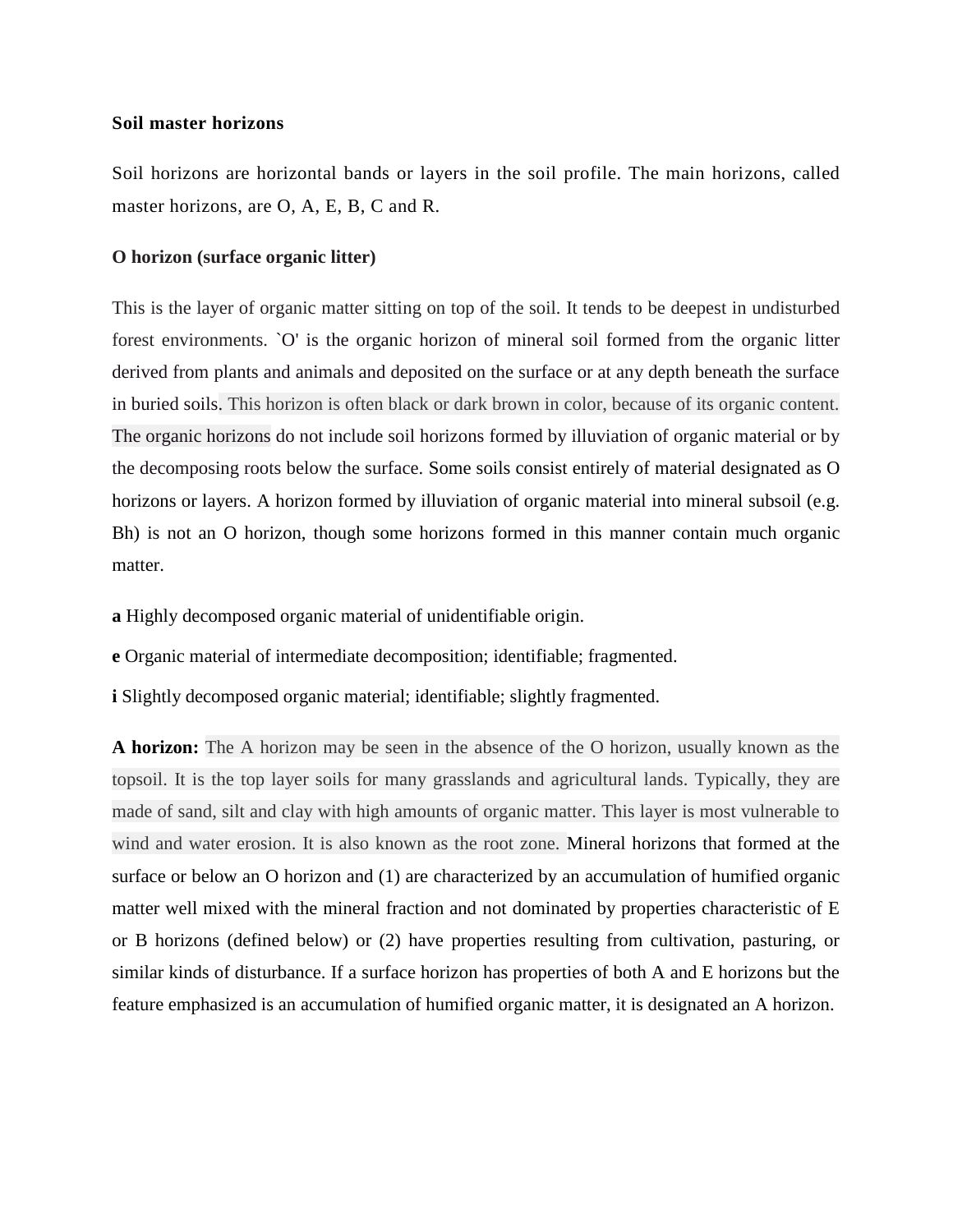**p** disturbance of the surface layer by plowing, pasturing, or similar uses. A disturbed organic horizon is designated Op. A disturbed mineral horizon, even though clearly once a E, B, or C horizon, is designated Ap.

# **A1 horizon (topsoil)**

This is the surface soil, referred to as topsoil. It has the most organic matter and biological activity of any of the horizons. The decayed organic matter (humus) darkens the soil colour.

## **A2 horizon (topsoil)**

This layer is not present in all profiles. It frequently has a pale, bleached appearance and is poorly structured. Bleaching is an indication of periodic water logging often due to formation of a 'perched' water table above a relatively impermeable subsoil.

## **E horizon:**

`E' horizon is usually lighter in color, commonly near surface, below '0' or 'A' horizon, and above 'B' horizon, but the symbol `E' can be used for eluvial horizon or parts of the 'B' horizon. It is often rich in nutrients that are leached from the top A and O horizons. It has a lower clay content and is common in forested lands or areas with high quality O and A horizons.

`E' horizon is the mineral horizon in which the main feature is the loss of silicate clay, iron, aluminium or some combination of them, leaving a concentrate of sand and silt particles and exhibiting obliteration of all or most of the original rock structure.

`E' horizon is usually, but not necessarily, lighter in colour than the underlying 'B' horizon. In some soils, the colour is that of the sand and silt particles, but in many soils, coatings of iron oxides or other compounds mask the colour of the primary particles. It is most commonly differentiated from an overlying horizon by its lighter colour and has less organic matter than the 'A' horizon. `E' horizon is differentiated from an underlying B-horizon in the same sequum by colour of higher or lower chroma or both, by coarse texture, or by a combination of these properties.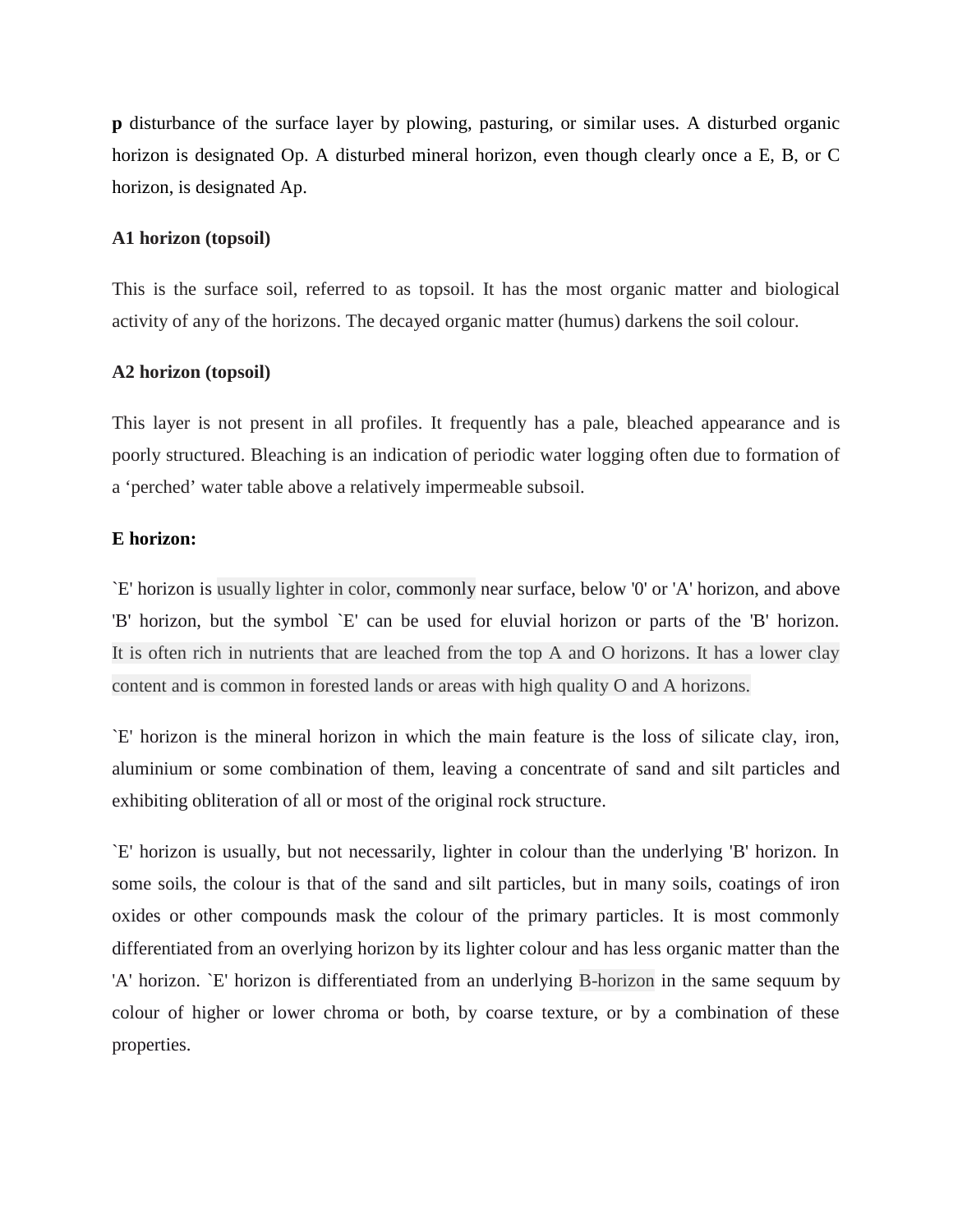#### **B horizon (subsoil)**

The B-horizon has some similarities with the E-horizon. It is also called the illuviation zone because of the accumulation of minerals. This horizon frequently has more clay than topsoil. In clay soils, the difference in clay content between the A and B horizons is less than those for other soils, such as the red brown earths, where the topsoil is loamy or sandy.

Mineral horizons that have formed below an A, E, or O horizon and are dominated by one or any combination of the following: (i) illuvial accumulation of silicate clay, iron, aluminum, humus, etc. alone or in combination; (ii) a residual concentration of sesquioxides of silicate clays, alone or mixed, that has formed by means other than solution and removal or carbonates or soluble salts; (iii) coatings of sesquioxides adequate to give conspicuously darker, stronger or redder colour than the overlying and underlying horizons in the same sequum *(*sequum is an eluvial horizon and its subjacent B horizon, if one is present), but without apparent illuviation of iron and not genetically related to the B horizon that meets the requirements of 1 or 2 in the same sequum; or (iv) an alteration of materials from its original conditions in sequums lacking conditions defined in 1, 2 and 3 that obliterate original rock structure, that form silicate clays, liberate oxides, or both, and that form granular, ,blocky, or prismatic structure if textures are such that volume changes accompany changes in moisture.

**h** Illuvial accumulation of organic matter. Accumulation of illuvial, amorphous, dispersible organic matter -sesquioxide complexes if the sesquioxide component is dominated by aluminum, but is present only in very small quantities. The organosesquioxide material coats sand and silt particles or may occur as discrete pellets. In some horizons, coatings have coalesced, filled pores, and cemented the horizon. The symbol "h" is also used in combination with "s" as "Bhs" if the amount of sesquioxide component is significant but value/chroma of the horizon are approximately 3/3 or less. "Bh" and "Bhs" horizons usually have hues 7.5 YR or redder.

**s** Illuvial accumulation of sesquioxides and organic matter. "s" is used if both the organic matter and sesquioxide components are significant and the value/chroma of the horizon is more than 3/3. The symbol may also be used in combination with "h" as described above.

**t** Accumulation of silicate clay that either has formed in the horizon or has been moved into it by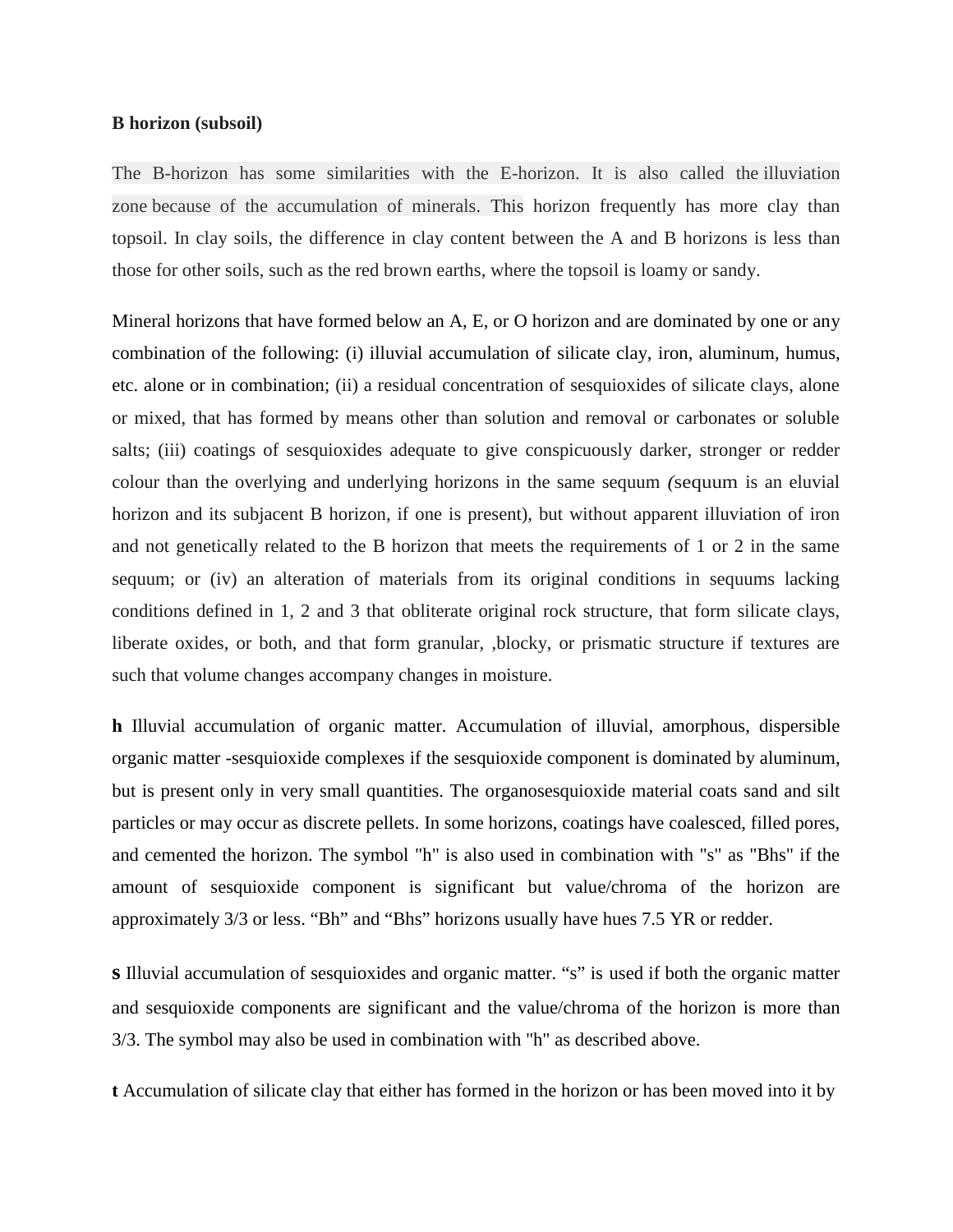illuviation. The clay can be in the form of coatings on ped surfaces or in pores, lamellae, or bridges between mineral grains.

**w** Slight accumulation of material, giving rise to a change in color and removal of carbonates. Characteristic of *weakly* developed young soils.

# **C horizon (weathering rock)**

This layer may be very deep, and may not be present in the root zone of many vegetable-growing soils.It is mainly made up of broken bedrock and no organic material. It has cemented sediment and geologic material. There is little activity here although additions and losses of soluble materials may occur. The C horizon is also known as saprolite.

Horizons, excluding hard bedrock, that are little affected by pedogenic processes and lack properties of O, A, E, or B horizons. Most are mineral layers, but limnic layers, whether organic or inorganic, are included. The material of C layers may be either like or unlike that fromwhich the solum presumably formed. A C horizon may have been modified even if there is no evidence of pedogenesis. Some soils form in material that is already highly weathered, and such material that does not meet the requirements of A, E, or B horizons is designated C. Changes not considered pedogenic are those not related to overlying horizons. 'C' is a mineral horizon or layer, excluding bed rock, that is either like or unlike the material from which the solum is presumed to have formed.

**R Layers:** Hard Bedrock. Granite, basalt, quartzite and indurated limestone or sandstone are examples of bedrock that are designated R. The bedrock of an R layer is sufficiently coherent when moist to make hand digging with a spade impractical, although it may be chipped or scraped with a spade.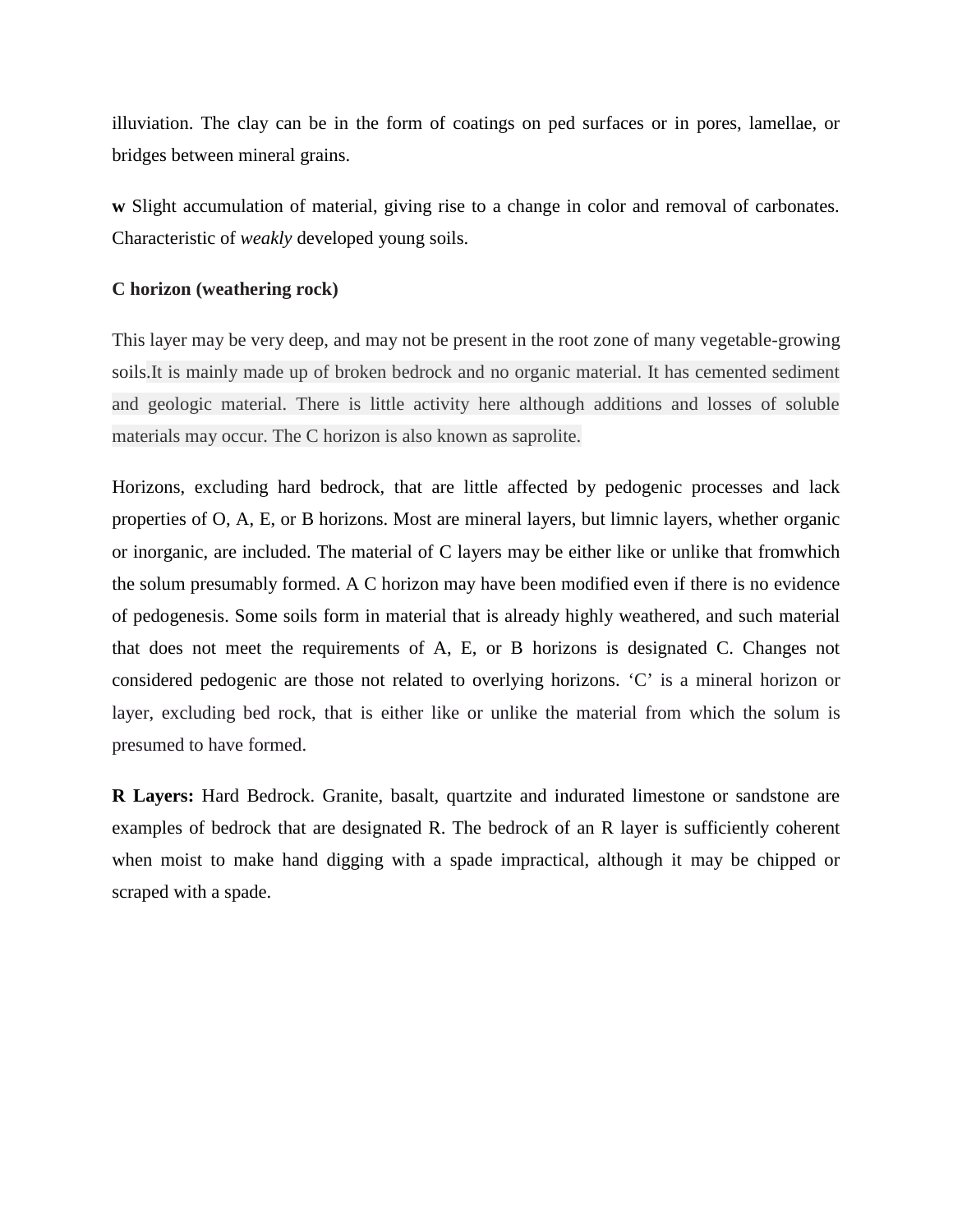

The master horizons may not be uniform throughout the thickness (depth) in the characters by which they have been designated and may be subdivided to indicate the deviations. The subdivisions are indicated by placing Arabic numerals after the capital letter, such as, 01, 02, Al, A2, Bl, B2, etc. A secondary Arabic number is used to' indicate further subdivision, viz. A 11, Al2, A21, etc.

Subordinate distinctions within master horizons In addition to the above designations, the following symbols (lower cases) are used as suffixes to designate specific kinds of master horizons and layers Symbol 'a' is used with '0' to indicate the most highly decomposed state of organic materials; 'b' in mineral soils to indicate identifiable buried horizon; 'c' to indicate a significant accumulation of cemented concretions, or of nodules; `d' to indicate naturally occurring or man-made unconsolidated sediments or materials with high bulk density; `e' with '0' to indicate organic materials of intermediate decomposition; T to indicate that the horizon or layer contains permanent ice; `g' to indicate that either iron has been reduced or removed during soil formation or that saturation with stagnant water has preserved a reduced state; 'h' with 'B' to indicate the accumulation of illuvial, amorphous, dispersible organic matter sesquioxide complexes; T with '0' to indicate the least decomposed organic materials; 'k' to indicate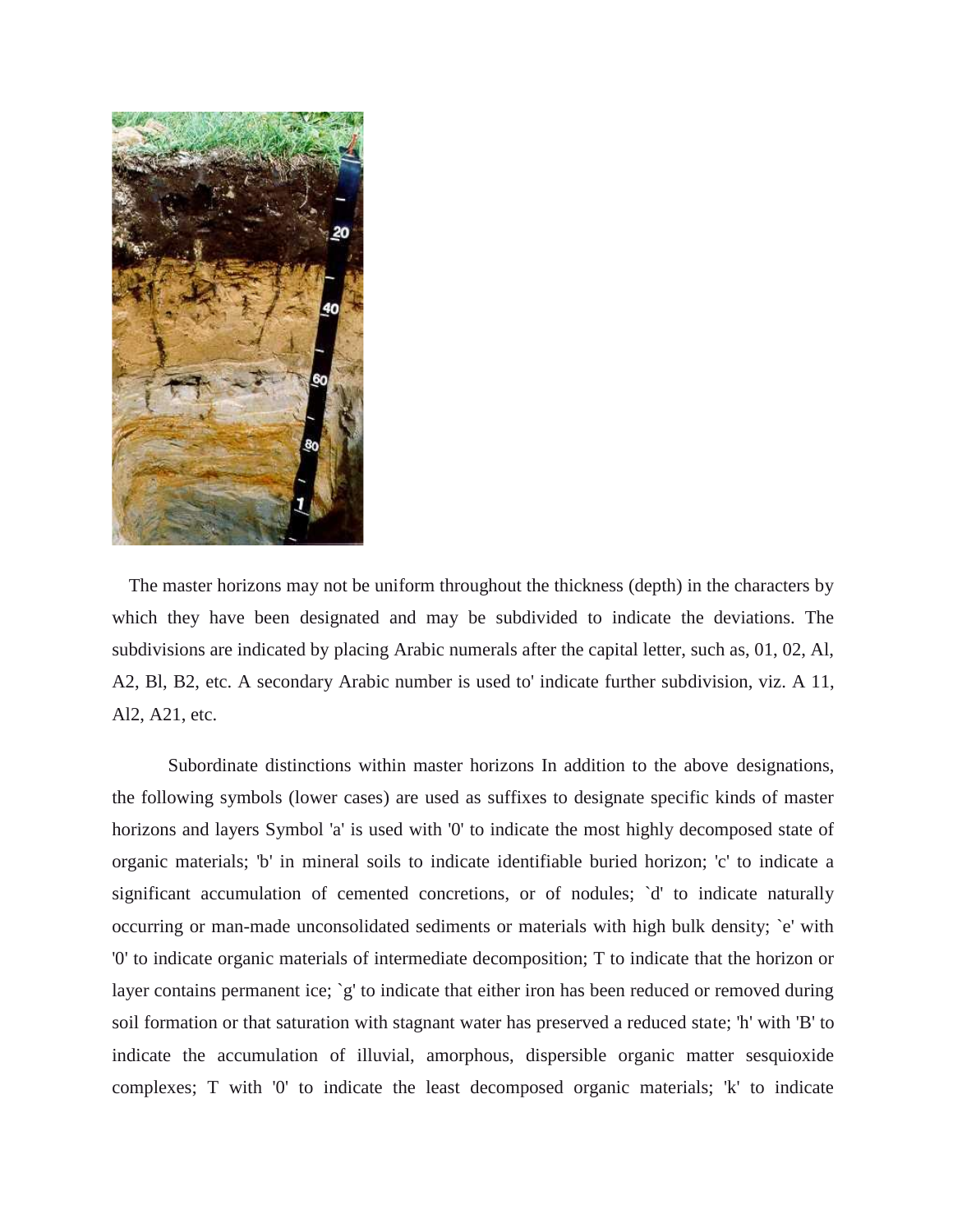accumulation of alkaline earth carbonate, commonly calcium carbonate; 'm' to indicate continuous or nearly continuous cementation; 'n' to indicate accumulation of exchangeable sodium; 'o' to indicate residual accumulation of sequioxides; 'p' to indicate disturbance of the surface layer by mechanical means; 'q' to indicate accumulation of secondary silica; 'r' with 'C' to indicate layers of soft bedrock; 's' with 'B' to indicate the accumulation of illuvial, amorphous, dispersible organic matter sesquioxides complexes; 'Bs' to indicate the presence of sesquioxides; 't' to indicate accumulation of silicate clay either by illuviation into the horizon or by formation and-subsequent translocation ,within the horizon or both; 'v' to indicate the presence of ironrich, humus-poor reddish material (plinthite) that is firm or very firm when moist and that hardens irreversibly when exposed to atmosphere and to repeated wetting and drying; 'w' with 'B' to indicate development of colour and structure; 'x' to indicate genetically developed firmness, brittleness or high bulk density, these features are characteristic of fragipans; 'y' to indicate accumulation of gypsum; 'z' to indicate accumulation of salts more soluble than gypsum.

In some cases, the B horizon is absent due to mixing of the A and B horizons; such profiles have an AC horizon. If the A horizon or even part of the B horizon is removed by erosion (discussed in the next chapter), the soil profile is truncated.

#### **Descriptions of Black soil** *(Typic Chromustert***, Location: Indore, M.P.) is given, below.**

## *Horizon Depth and Description*

Ap 0-0.11 m; dark greyish-brown (2.5Y4/2, D) tovery dark greyish-brown (2.5Y3.5/2, M) clay; moderate medium subangular blocky structure; firm, sticky and plastic; many fine roots inside peds; medium tubular pores; pH 8.0; clear smooth boundary.

Al2 0.11-0.29 m; dark greyish-brown (2.5Y4/2,D) tovery dark greyish-brown (2.5Y3.5/2,,M) clay; moderate medium subangular blocky structure; hard, firm, sticky and plastic; many fine roots inside peds; fine and tubular pores; pH 8.1; clear smooth boundary.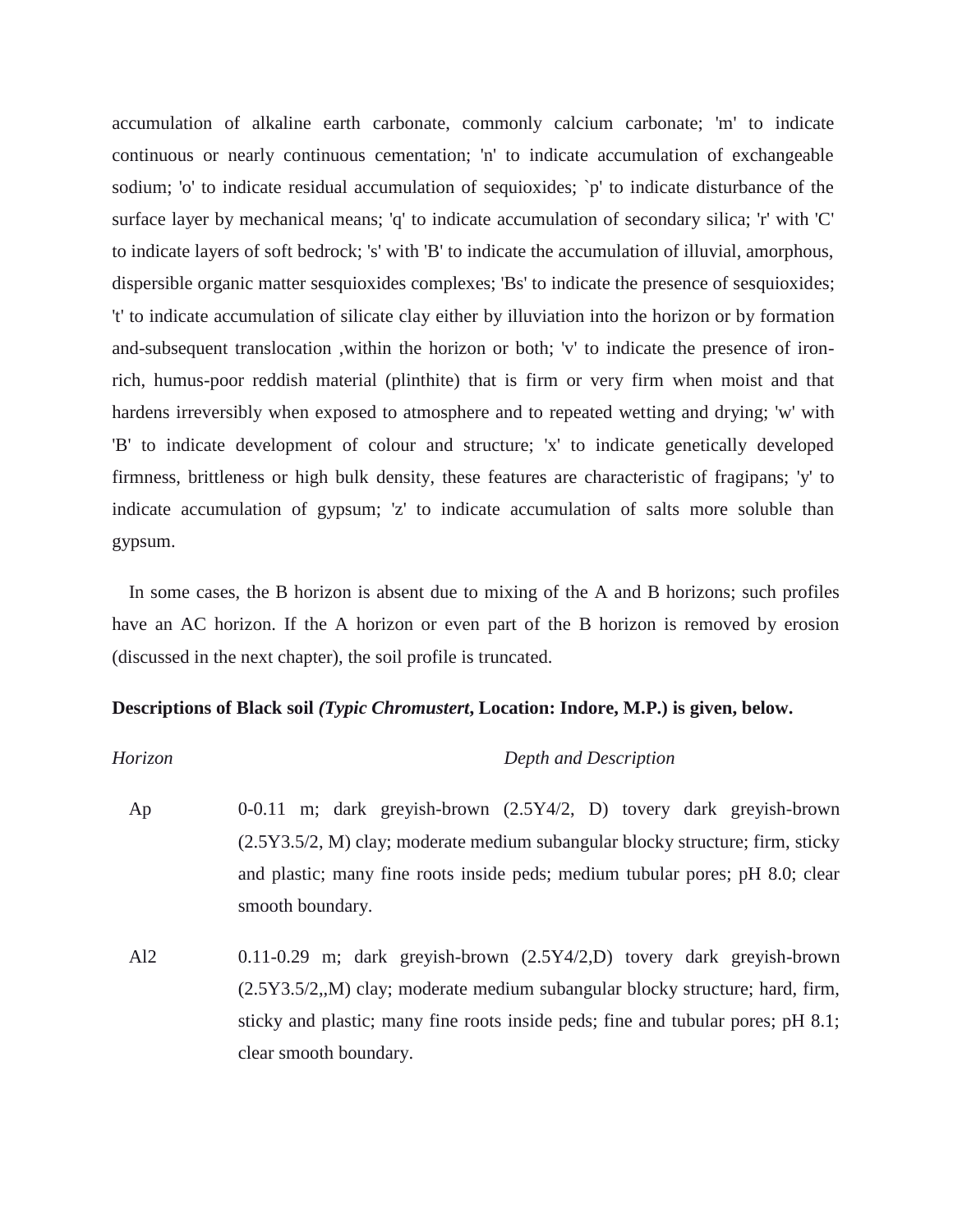- A13 0.29..0.54 in; very dark greyish-brown to darkgreyish-brown (2.5Y3.5/2D) clay; moderate medium angular blocky structure with slickensides and shiny pressure faces; hard, firm, sticky and plastic; few fine roots; pH 8.1; diffuse smooth boundary.
- A14 0.54-0.95 m; very dark greyish brown to darkgreyish-brown (2.5Y3.5/2, D&M) clay; intersecting slickensides forming large parallelepipeds with long axes tilted 40° to 45° from the horizontal that break into strong coarse angular blocks with shiny pressure faces; very hard, very firm, very sticky and very plastic; few fine roots; fine irregular pores; slightly effervescent; pH 8.1; gradual smooth boundary.
- A15 0.95-1.19 m; very dark greyish-brown to darkgreyish-brown (2.5Y3.5/2, D&M) clay; intersecting slickensides forming large parallelepipeds with long axes tilted 30° from horizontal that break into strong coarse angular blocks with shiny pressure faces; very hard, very firm, very sticky and very plastic; few fine roots; fine irregular pores; slightly effervescent; pH 8.1; gradual smooth boundary.
- A16 1.19-1.47 m; dark greyish-brown (2.5Y4/2, D) tovery dark greyish-brown (2.5Y3.5/2, M) clay; intersecting slickensides forming large parallelepipeds with long axis tilted 35° from the horizontal with shiny pressure faces; very hard, very firm, very sticky and very plastic; few fine roots; fine irregular pores; slightly effervescent; pH 8.2; clear smooth boundary.
- AC 1.47-1.60 m+; very dark greyish-brown to darkgreyish-brown clay; intersecting slickensides forming medium parallelepipeds tilted 35° from the horizontal that break into strong coarse angular blocks with shiny pressure faces; very hard, very firm, very sticky and very plastic; fine irregular pores; strongly effervescent; pH 8.2.

The soils have developed on basaltic alluvium. The  $CaCO<sub>3</sub>$  content of the AC horizon is 14.9 per cent; the slickensides and strong coarse angular blocky structure are due to strong swell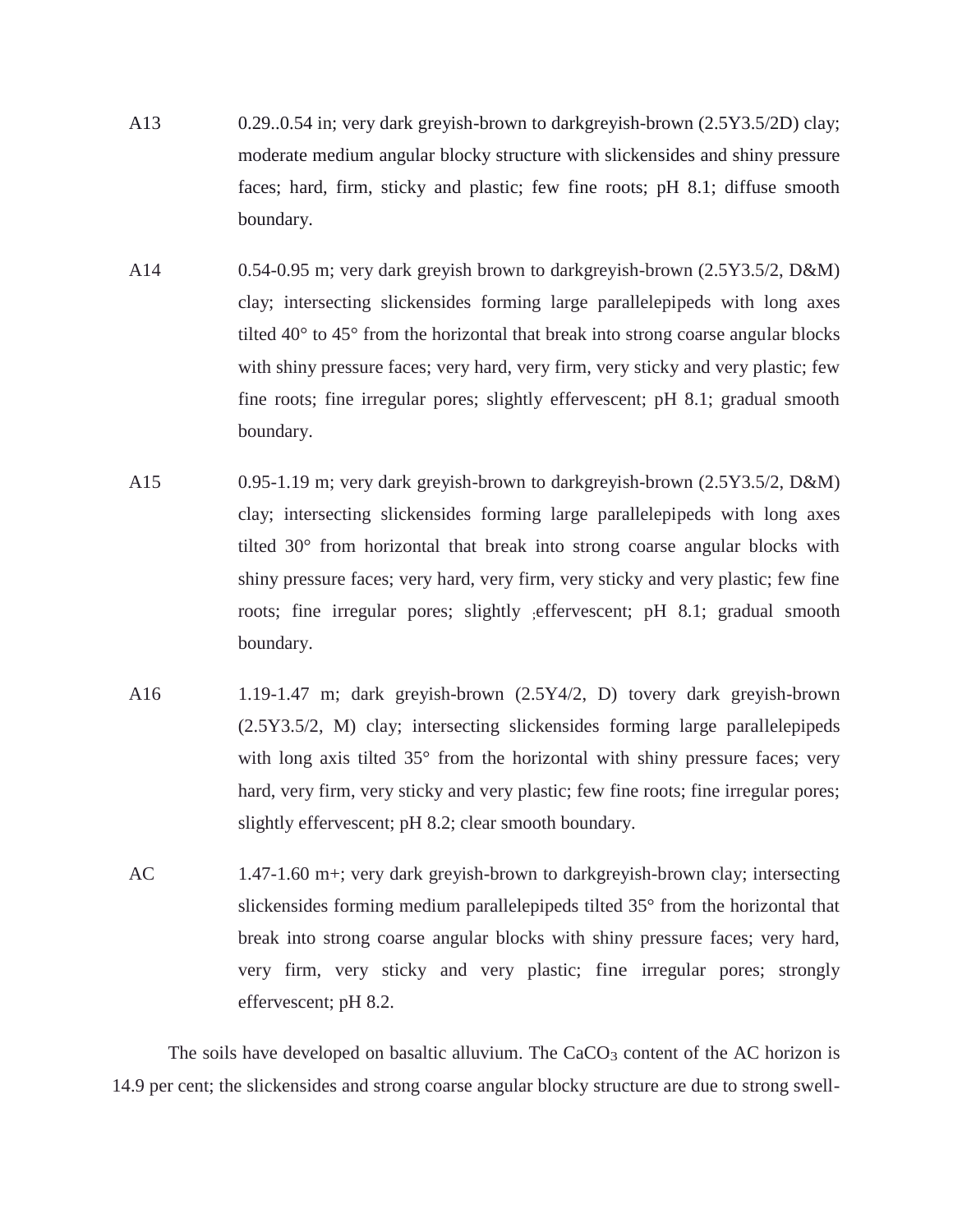ing and shrinking of montmorillonitic clays; there is not much difference in the subhorizons of the A horizon; the genesis of the black soils is characterized by the process of pedoturbation that leads to haploidization of the profile. These deep black soils exhibit evidence of appreciable vertical mixing within the profiles caused by shrinking and swelling which results cracking due to changes in water content. In many profiles, the C horizon is observed and is characterized by weathering rocks (parent material).

**'A' (Eluvial) Horizons:** This 'A' horizon is present at or near the surface and it is characterized as zones of 'washing out' or maximum leaching. This horizons can be divided into three specific horizons as follows :

**'B'(Illuvial) Horizons:** This horizons are the zone of 'washing in' or accumulation of materials such as iron and aluminium oxides and silicate clays, from the above horizons or even from the below horizons in arid conditions as calcium carbonate, calcium sulphate and other salts during evaporation. This horizons sometimes are referred to as the 'Sub soil' where it may not be considered as the plough layer. It can be divided into three specific horizons as follows

**'C' Horizon:** It is the unconsolidated material underlying the Solum (A plus B horizon). It may or may not be the same as the parent material from which the Solum formed. This horizon also considers as outside the zones of major biological activities and is very little affected by Solum forming processes. The upper portion of the C horizon may sometimes be considered as the Solum since continually weathering and erosion are going on.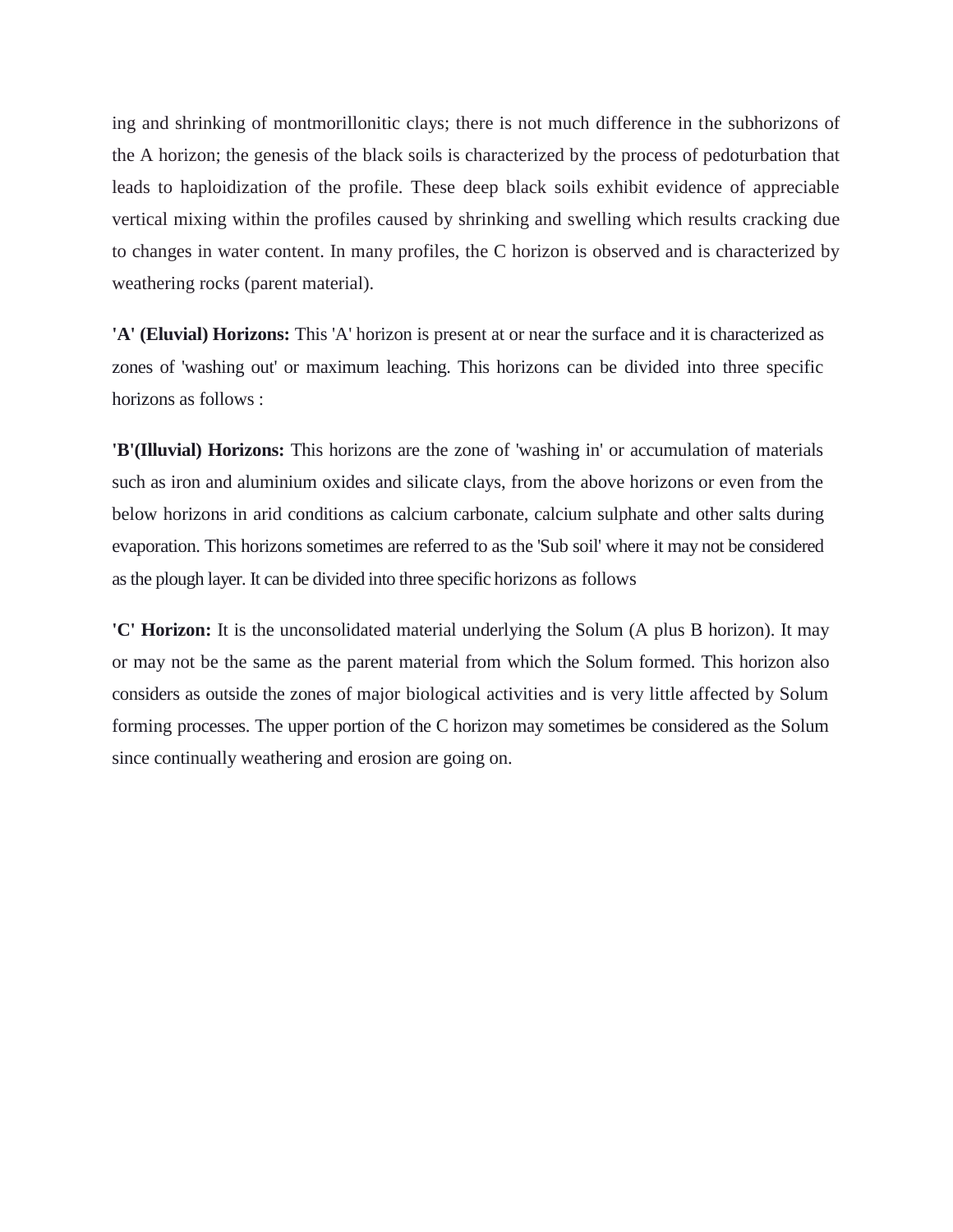| Surface Soil                                      | Sub Soil                                                         |
|---------------------------------------------------|------------------------------------------------------------------|
| 1. It is completely weathered.                    | 1. It is partially weathered.                                    |
| 2. Surface soil is dominated by finer particles   | Sub-soil is dominated by quartz particles<br>2.                  |
| like silicate clays.                              | and other coarse fragments of minerals.                          |
| 3. Surface soil is porous and friable.            | The sub-soil is more massive and compact.<br>3.                  |
| 4. Aeration status of surface soil is good and    | Aeration status of sub-soil is very poor and<br>4.               |
| exchange of gases between atmosphere and          | hence exchange of gases is very much                             |
| soil air takes place.                             | limited.                                                         |
| number<br>5. The<br>activity<br>and<br>of<br>soil | The microbial population and their activity is<br>5 <sub>1</sub> |
| microorganisms is very high.                      | very low.                                                        |
| 6. Relatively higher organic matter content       | Due to lack in plant and animal residues in<br>6.                |
| due to presence of higher biomass on the          | the sub-soil, the amount of organic matter is                    |
| soil surface.                                     | very low.                                                        |
| 7. Due to presence of high organic matter         | The colour of sub-soil is light and sometimes<br>7.              |
| content the colour of surface soil is deep        | may be light yellowish colour depending                          |
| brown or dark.                                    | on the nature and kinds of unweathered                           |
| 8. It is fertile and most of the essential plant  | materials.                                                       |
| nutrients are present.                            | It is less fertile, very few essential plant<br>8.               |
| 9. Surface soil has no hard pan.                  | nutrients are present;                                           |
| 10. It has good physical management condition     | 9. Sub-soil sometimes has hard pan.                              |
| because of surface soil.                          | 10. It has poor physical condition.                              |
| 11. Cation exchange capacity is very high.        | 11. Cation exchange capacity is low.                             |
|                                                   |                                                                  |

# SURFACE SOIL VS. SUB-SOIL

# **Components of soil**

Soil provides anchorage to roots enabling plants to stand erect; it acts as a storehouse of water and nutrients for uptake by plant roots, it provides space for air and aeration which create a healthy environment for the biological activity of soil organisms.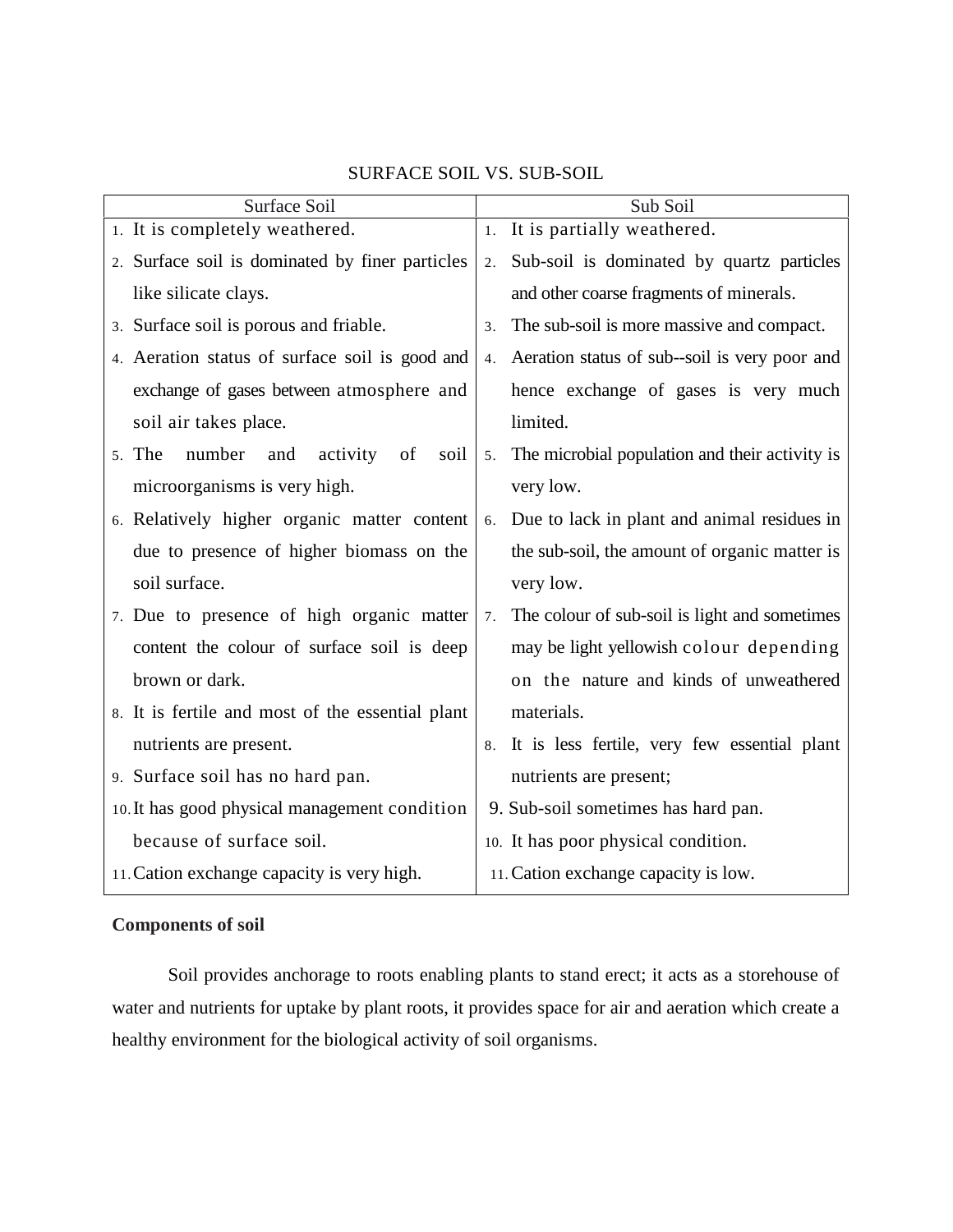It may be of interest to distinguish between a soil and soil. A soil is studied as a natural body from the point of view of pedology, and as part of the landscape. Soil is a material whose physical, chemical mineralogical and biological characteristics are studies in relation to plant growth or to any other use.

Soil is composed of partly weathered, un weathered, and transformed products of rocks and rock minerals and organic matter the soil particles are present partly as individual and partly as aggregates or 'peds' the organic matter is often firmly combined with mineral particles forming aggregates which are of various sizes and shapes, just as the interparticle pores.

Soils are applied solely to those superficial or nearly superficial horizons of rocks, that have been more or less modified naturally by the interaction of water, air and various kinds of organisms, either living or dead; this being reflected in a certain manner in the composition, structure and colour of such formations. Where these conditions are absent, there are no natural soils, but either artificial mixtures or rock. (*Dokuchaev*)

Soil is a natural body developed by natural forces acting on natural materials. It is usually differentiated into horizons from minerals and organic constituents of variable depth which differ from the parent material below in morphology, physical properties and constituents, chemical properties and composition and biological characteristics. (*Joffe and Marbut*)

Soil is a dynamic natural body on the surface of the earth in which plants grow, composed of mineral and organic materials and living forms. (*Buckman and Bardy*)

Soil physics is that branch of soil science which deals with the mechanical behavior of the soil mass, i.e. the physical properties of soils as well as the measurement and control of physical processes that take place in and through the soil. Soil Chemistry deals with the chemical composition and properties of soil and describes the chemical processes taking place in the soil and describes the chemical processes taking place in the soil. Soil biology deals with soil ecology – the organisms and their role in biological transformation in the soil. Soil mineralogy deals with the minerals (primary rock minerals and secondary minerals) present in soil and their contribution to the chemistry, physics, biology and fertility deals with the nutrient status or ability of soil to supply nutrients for plant growth under favorable environmental conditions such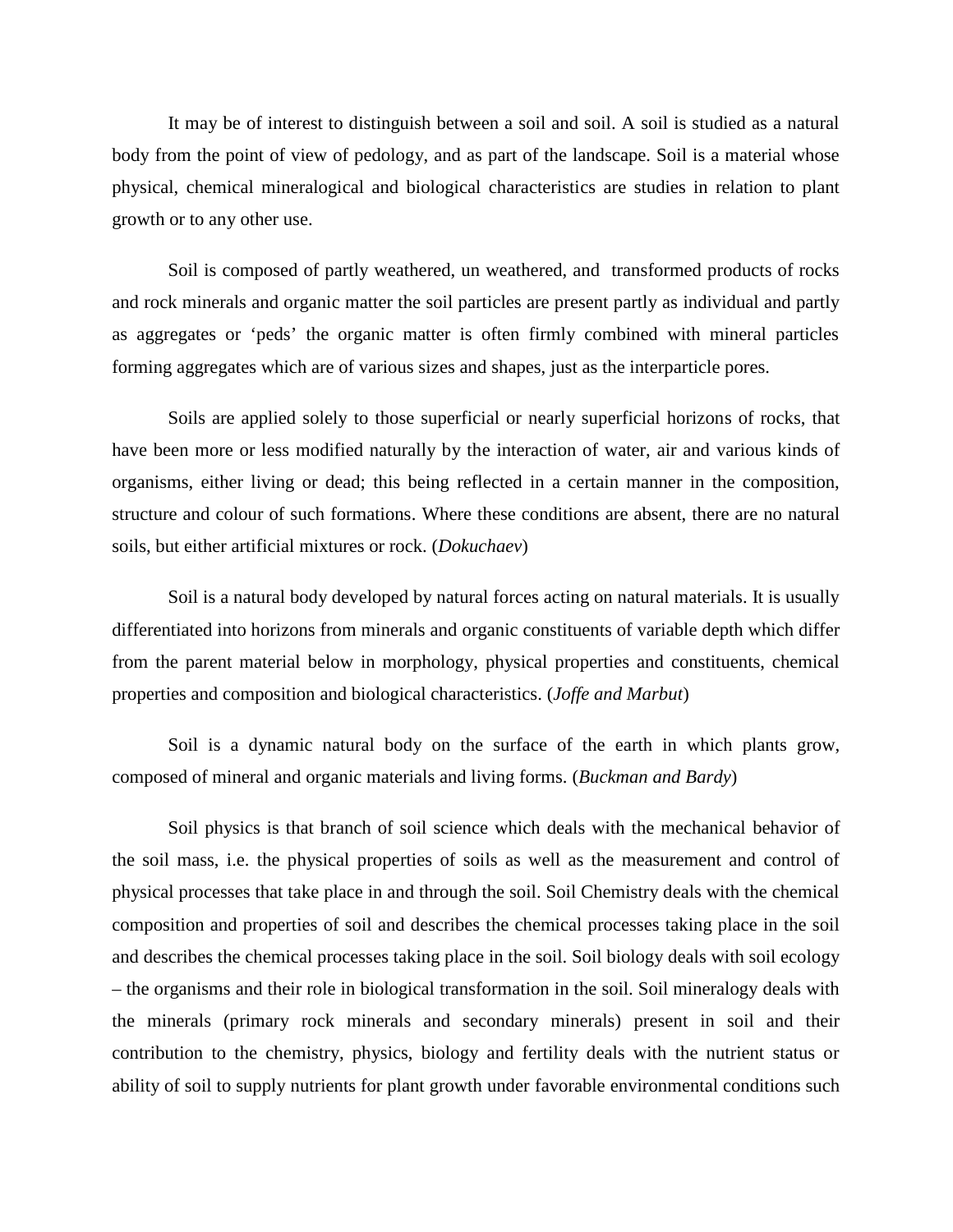as light, temperature, and physical conditions of soil. Soil Genesis and Classification (Pedology) deals with weathering of rocks and minerals, factors and processes of soil formation, and classification of soils in a recognized system. Soil survey is the systematic examination of soils in the field and laboratories, their description and classification, the mapping of kinds of an area, and also the interpretation of soils according to adaptability to various crops and their productivity under different management system. Soil Technology is an applied science and deals with the principles and practices of soil erosion and conservation, and management of problem soils, viz. saline, sodic (alkali), acid, waterlogged and other degraded soils.

Soils consist of four major components viz. (i) mineral matter, (ii) organic matter, (iii) water and (iv) air. All these components cannot be separated with much satisfaction because they are present very intimately mixed with each other. The mineral matter forms the bulk of soil solids and a very small amount of the soil solids occupied by organic matter.

Soil is made up of solid, liquid and gas components:

- **•** the solid part consists of mineral particles and organic matter
- **•** the liquid part is water and nutrients
- **•** the gas part is air.

The solid components are minerals derived originally from weathering rock and organic materials derived from plants and microorganisms. The liquid component of the soil is made up of water, with varying amounts of nutrients and other soluble substances dissolved within it. The water and nutrients are used by plants to grow. Water may be lost by evaporation to the atmosphere, or by deep drainage through the soil. Water that is drawn out of the soil by plants and released into the atmosphere is called transpiration.

The gas component of the soil refers to air. Soil is generally porous, containing many air spaces. Oxygen in the air is required in the soil for the growth of most plants. When the soil becomes saturated with water, with no air left in the pores, the soil is said to be waterlogged.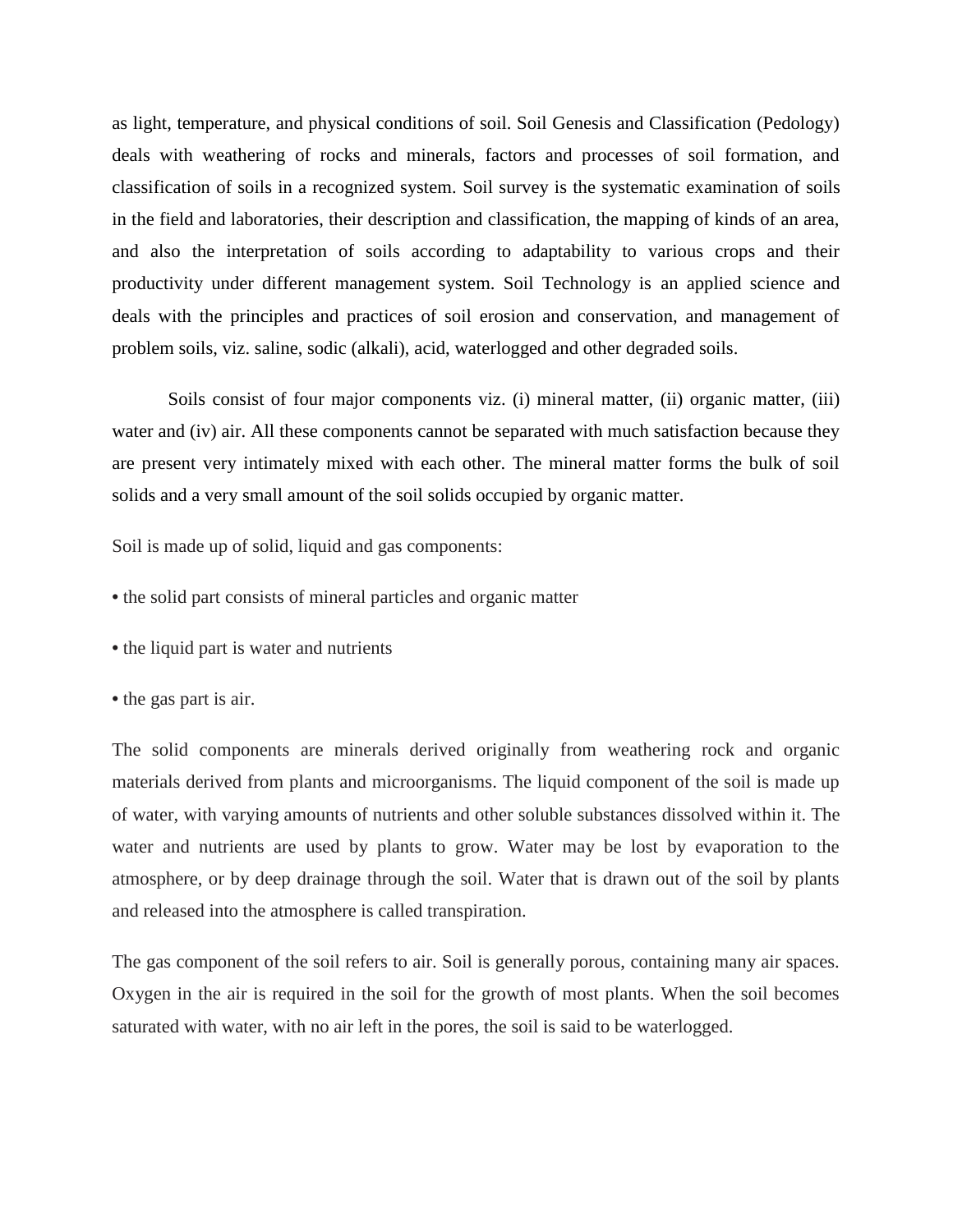## **Concept of soil**

:

In the organic matter portion of the soil, about half of the total matter comprised of the dead remains of the soil life in all stages of decomposition and the remaining half of the organic matter consists of plant roots, bacteria, earthworms, algae, fungi, nematodes, actinomycetes and many other living organisms.

### **Volume composition of Soil**

The volume composition of soil in optimum condition for the crop growth are as follows



Soil contains about 50 percent solid space and 50 percent pore space. The total solid space of the soil is occupied by mineral matter and organic matter by about 45 percent and 5 percent respectively. The total pore space of the soil is occupied by air and water on 50:50 basis i.e. in this case 25 percent air and 25 percent water. The proportion of air and water will vary under natural conditions depending upon the weather and environmental factors. So it must be emphasized that the above four major components of the normal soil exist mainly in an intimately mixed condition which encourages various reactions within and between the groups and gives optimum condition for the crop growth.

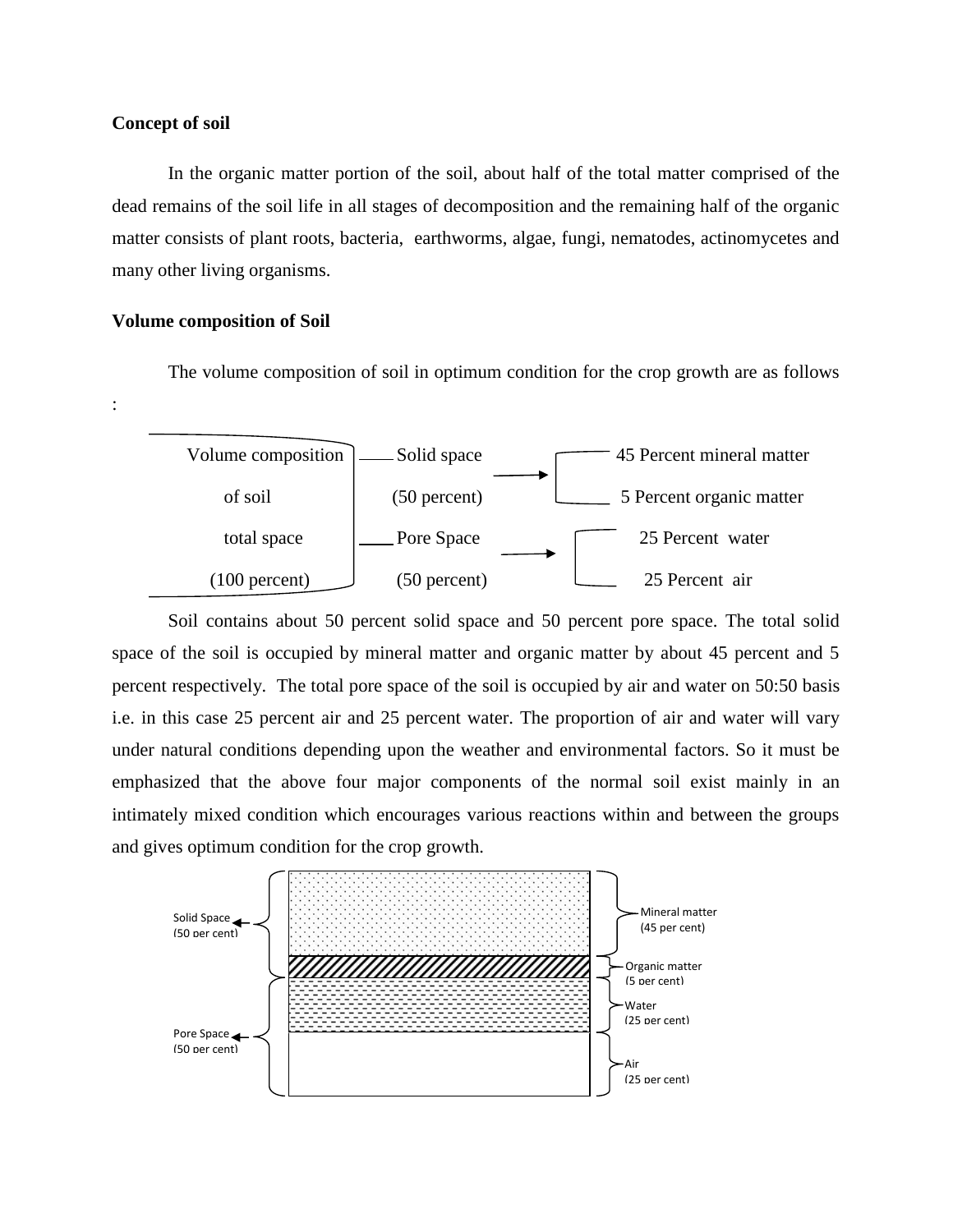**Fig.** Volume composition of soil suitable for plant growth. The amount of air and water will fluctuate depending on the weather and other factors.

# **A. SOLID PHASE**

Soil material less than 2 mm size constitutes, according to international convention, the soil sample, the rest of the soil matrix being rejected as unimportant.

The solid phase thus obtained is broadly composed of inorganic and organic constituents. Soils having more than 20 percent of organic constituents are arbitrarily designated organic soils. Where inorganic constituents dominate, they are called mineral soils. The majority of the soils of India are mineral soils.

#### **i) Inorganic Constituents**

The inorganic constituents which form the bulk of the solid phase of soil consist of silicates, both of primary and secondary origin, having a definite chemical composition and a well defined crystalline structure, a soil may also contain a certain proportion of carbonates, soluble salts, and free oxides of iron, aluminium and silicon, in addition to some amorphous silicates.

#### *Primary minerals*

Primary minerals found in rocks are the original source of all primary minerals found in soils. The most abundant are quartz and feldspars with relatively small proportions of pyroxenes, amphiboles, olivines, micas, etc, the primary minerals in soil are mostly concentrated in the coarse fraction.

## *Secondary minerals*

Under conditions of weathering, the primary minerals are broken down to small fragments and even to molecular species such as silica, alumina, iron oxide, etc. the latter are capable of being synthesized into structurally different silicates which are called the secondary minerals. They constitute the most active ingredient of soils with respect to most of the chemical,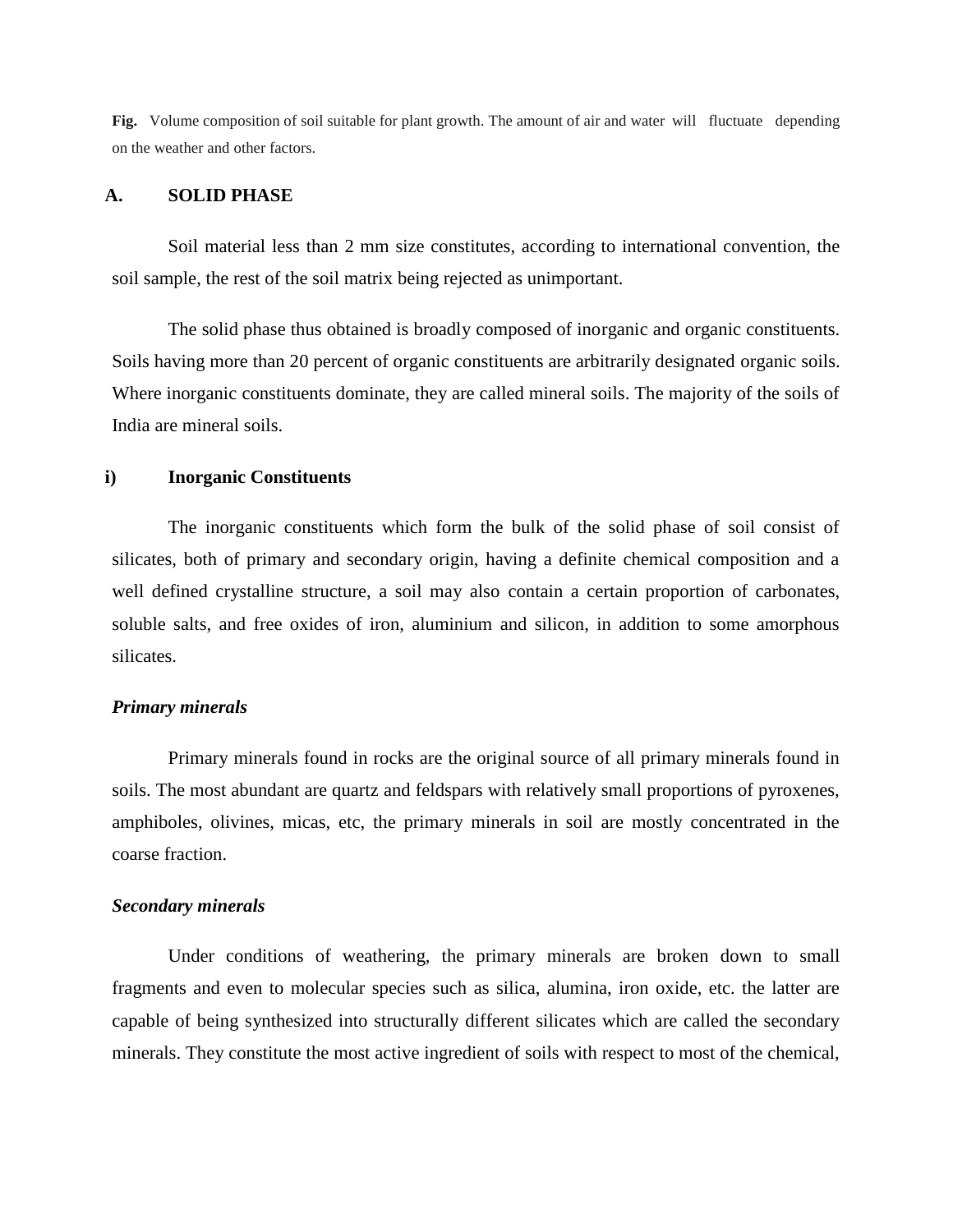physical, and mineralogical properties. The fraction with particles less than 2 microns (0.002 mm) is arbitrarily called the clay fraction which possesses colloidal properties.

The soil clay fraction may be composed of, in addition to secondary minerals, simply called clay minerals, hydrated iron and aluminium oxide minerals, and amorphous minerals; the secondary minerals are dominant in the majority of soil clays. The clay minerals are aluminosilicate in chemical composition and have crystalline structure. The oxide and hydroxide minerals constitute a sizable fraction of the soils of humid subtropical and tropical regions, and probably account for variable proportions of iron and aluminium in those soils. The principal forms of amorphous minerals in soils are oxides and hydroxides of iron, aluminium and silicon and do not constitute significant proportions of soil clays except in highly weathered soils allophone, a prominent member of this group, has been reported in soils of volcanic origin .

### *Calcium carbonate*

Carbonates in soil are mostly of calcium with occasional occurrence of dolomite. Carbonates may be derived from the parent rock of may be formed in soil by interaction of calcium released during weathering with the carbon dioxide of biological origin because of low solubility, carbonates of calcium and magnesium may persist even in the soils of humid regions. Sparingly soluble carbonate is commonly absent in soils having pH less than 7.0 soils having a high content of calcium carbonates are called calcareous. The calcium carbonate may be present in pulverized form or as concretions of varying sizes. The pH of such soil is in the range 8.0-8.5.

#### *Soluble salts*

Soluble salts are released from rocks during weathering and in course of soil formation. In high rainfall regions, most of the soluble salts are leached down to lower depths. In regions of low rainfall, in soils of low lying areas, or irrigated soils not having adequate drainage, the soluble salt content of soil may gradually rise so as to limit plant growth. The soluble salt content of soil at which damage to plant growth may occur usually varies from 0.1 to 0.2 per cent on a dry soil basis. Such soils are classified as saline*.* If the salinity is measured conductometrically, as is more easily done, it is expressed in  $dSm^{-1}$ . Extracted and measured under specified conditions salinity above  $4 \text{ dSm}^{-1}$  is harmful. Cations commonly found in soluble salts are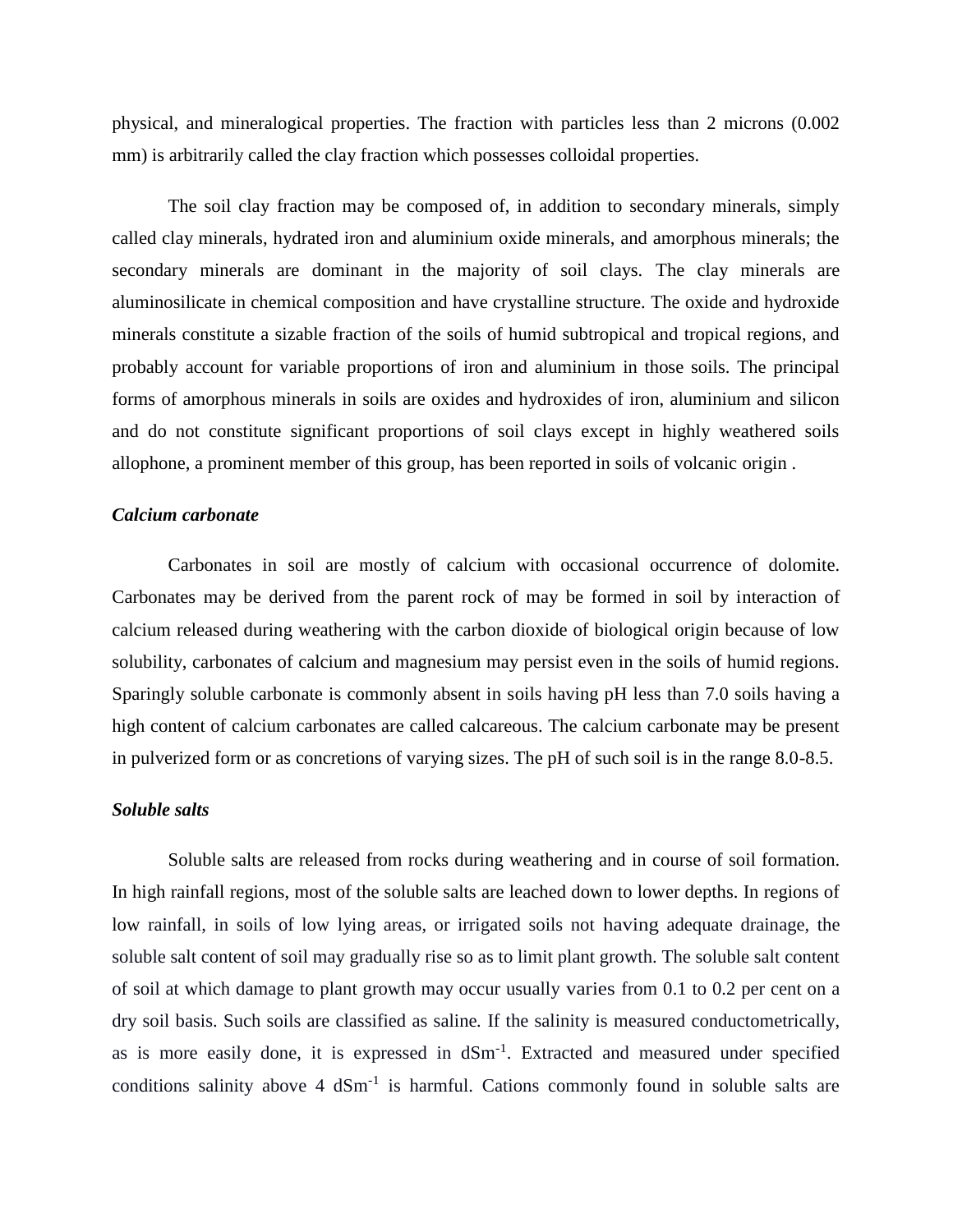calcium, magnesium, sodium and potassium, while the anions are chloride, sulphate, carbonate and bicarbonate. In specific situations, nitrates and borates are also present.

## *Free oxides of silicon, iron and aluminium*

In the course of weathering and soil formation, oxides of iron, aluminium and silicon are formed which remain in the soil as such and/or get coated over soil particles. They can be re moved by suitable chemical treatments.

## **ii) Organic matter in soils**

Soil organic matter exists as partly decayed and partially synthesized plant and animal residues. Such organic residues are continually being broken down as a result of microbial activity in soil and due to constant change it must be replenished to maintain soil productivity. The organic matter content in a soil is very small and varies from only about 3 to 5 percent by weight in a top soil. In addition to partly decayed plant and animal residues, soil organic matter contains living and dead microbial cells, microbially synthesized compounds and derivatives of these materials produces as a result of microbial decay.

Organic matter is a store house of nutrients in soil. Besides these, organic matter is responsible for most desirable surface soil structure, promotes a greater proportion of larger pore sizes, improves water holding capacity and also aeration status of the soil.

It is a major source of nitrogen, 5-60 percent of the phosphorus and perhaps about 80 percent of the sulphur. Besides these it can also supply different trace element like boron, molybdenum etc. to soil which are essential for the plant growth. Organic matter is the main source of energy for soil micro-organisms.

Organic matter acts as a chelate. A chelate is any organic compound that can bound to a metal by more than one bond and form a ring or cyclic structure by that bonding. Due to chelate formation between organic matter and various metals, the availability of those metallic elements will be increased to the plants through increasing their mobility in soils, organic matter contributes to the cation-exchange capacity in soils. Organic matter reduces soil erosion, shades the soil and keeps the soil cooler in very hot weather and warmer in winter.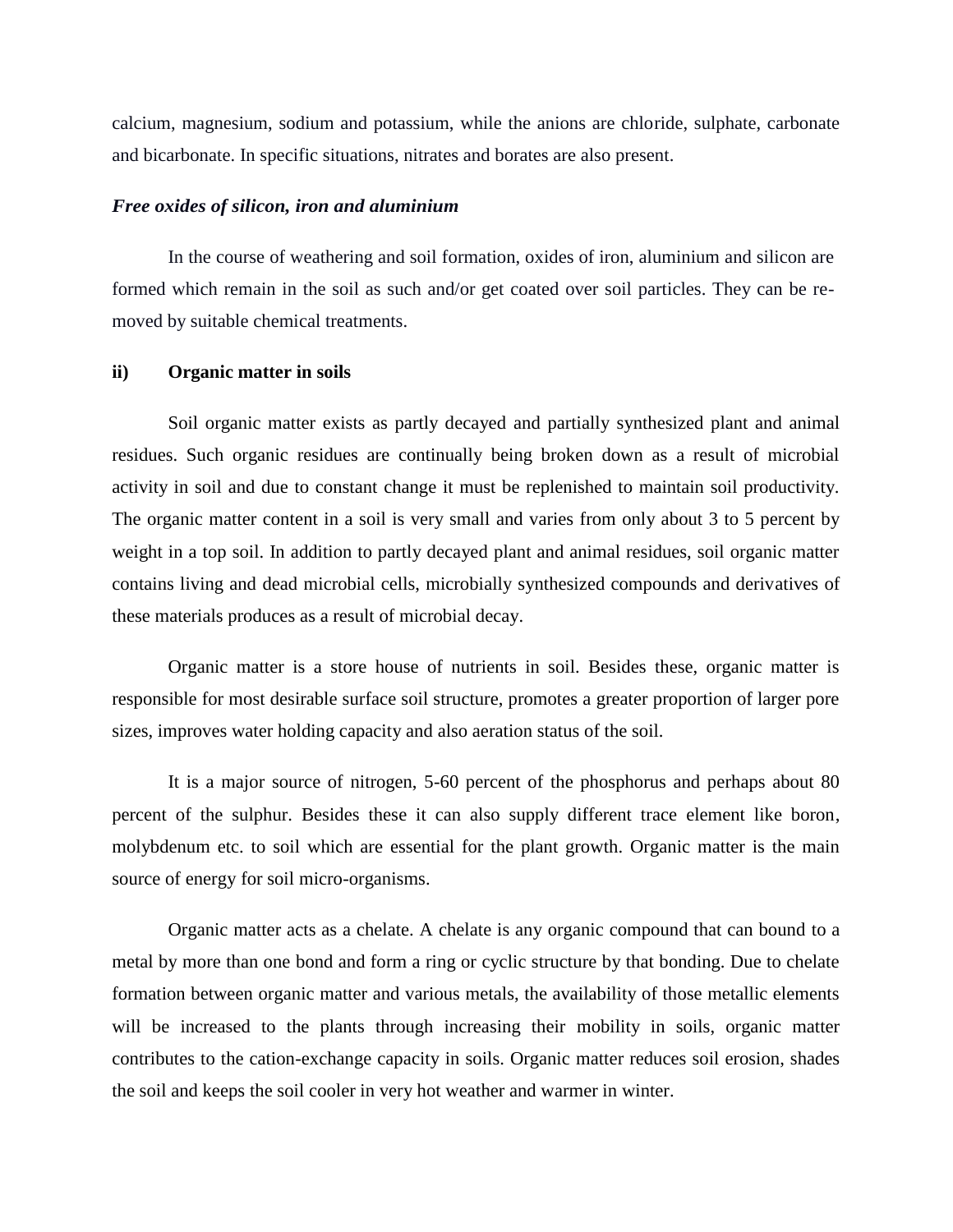#### **iii) Living Organisms**

Soil is the habitat for enormous number of living organisms. Some of these are visible to the naked eye, whereas others are of microscopic dimensions. Roots of higher plants—soil macroflora—belong to the first group whereas bacteria, fungi, actinomycetes and algae—soil microflora—belong to the latter group. The soil microflora are most abundant. A gram of fertile soil contains billions of these microorganisms. The live weight of the microorganisms may be about 4000 kg per hectare and may constitute about 0.01 to 0.4 per cent of the total soil mass. Significant among the soil microfauna are protozoa and nematodes.

## **B. LIQUID PHASE**

Forty to fifty per cent of the bulk volume of the soil body is generally occupied by voids or soil pores*,* which may be completely or partially filled with water. A considerable part of the rain which falls on soil is absorbed by the soil and stored in it to be returned to the atmosphere by direct evaporation or by transpiration through plants. The same is the fate of irrigation water. The soil acts as a reservoir for supplying water to plants for their growth. The soil water keeps salts in solution which act as plant nutrients. Thus, the liquid phase is an aqueous solution of salts.

When all the soil pores are completely filled with water or aqueous solution, the soil is said to be saturated. But this stage is transient under field conditions unless there is standing water very near the surface. Water starts draining off immediately from the bigger pores first; after a few hours (say 24 hours of water saturation stage), the downward flow of water is almost negligible and water is retained in the soil. Up to a certain limit, this water is utilized by plants. The pores which are drained of water are simultaneously filled with air.

## **C. GASEOUS PHASE**

The air-filled pores constitute the gaseous phase of the soil system. The volume of the gaseous phase is thus dependent on that of the liquid phase. At any stage the sum of the volumes of the liquid and gaseous phases remains constant for a particular soil. The nitrogen and oxygen contents of soil air are almost the same as that of the atmospheric air but the concentration of carbon dioxide is much higher. Too high a concentration of carbon dioxide in soil air may be